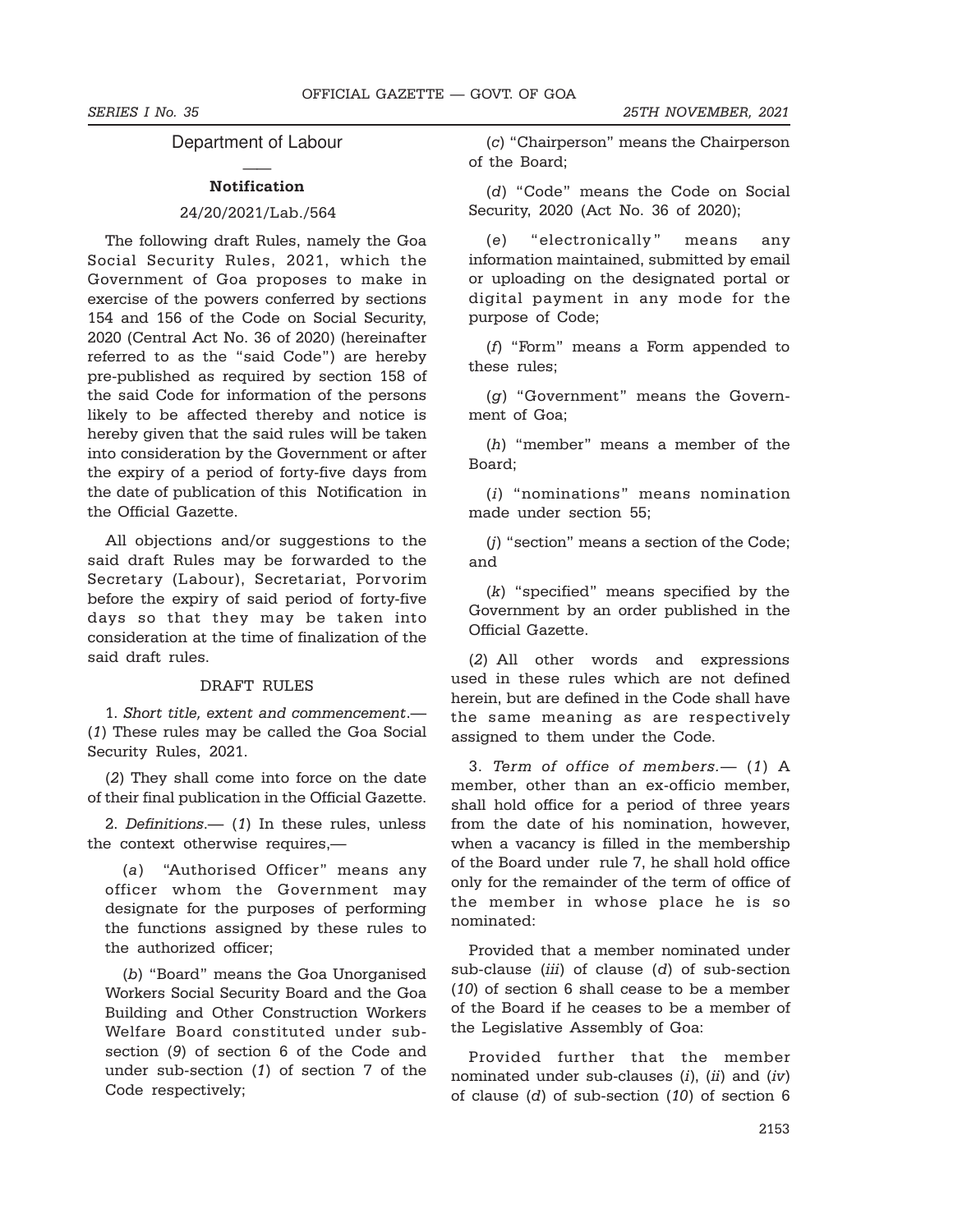SERIES I No. 35 25TH NOVEMBER, 2021

shall cease to be a member of the Board if he ceases to represent the category of interest from which he was so nominated.

(2) Out of seven persons nominated under sub-clause  $(i)$ , of clause  $(d)$  of sub-section  $(10)$ of section 6, one member each shall be from the Scheduled Castes, the Scheduled Tribes, the Minorities and the Women shall be represented.

(3) A member shall be eligible for re-nomination.

4. Resignation.— (1) A member of the Board, not being an ex-officio member, may resign his office by a letter in writing addressed to the Chairperson.

(2) The seat of such a member shall fall vacant from the date on which his resignation is accepted or on the expiry of thirty days from the date of receipt of intimation of resignation, whichever is earlier.

(3) The power to accept the resignation of a member shall vest in the Chairperson, who, on accepting the resignation, shall report to the Board at its next meeting.

5. Removal of member.— The Government may remove from office, any member of the Board, if, in its opinion, such a member has ceased to represent the interest which he purports to represent on the Board:

Provided that no such member shall be removed unless a reasonable opportunity is given to him of making any representation against the proposed action.

6. Address of the members.— (1) Every Member shall furnish his or her address to the Member-Secretary of the Board who shall thereupon enter his address in the official record.

(2) If a member changes his address, he shall furnish his new address to the Member-Secretary of the Board who shall thereupon enter his new address in the official record:

Provided that if a member fails to furnish his new address, the address in the official record shall for all purposes be deemed to be the member's correct address.

7. Manner of filling vacancies.— When a vacancy occurs or is likely to occur in the membership of the Board, the Chairperson shall immediately submit a report to the Government and on receipt of such report, the Government may, by notification in the Official Gazette nominate a person to fill the vacancy and the person so nominated shall hold office for the remainder of the term of office of the member in whose place he is nominated:

Provided that when a vacancy occurs or is likely to occur due to removal or resignation of a member, the Member-Secretary shall submit a report to the Government and on receipt of such report, the Government may, by notification in the Official Gazette nominate a person to fill the vacancy and the person so nominated shall hold office for the remaining term of office of the member in whose place he is nominated.

8. Allowances of members.— (1) The travelling allowance of an official member of the Board shall be governed by the rules applicable to him for journey performed by him on official duties and shall be paid by the authority paying his salary.

(2) The non-official members of the Board shall be entitled to the payment of travelling and daily allowance for attending the meetings of the Board at such rates as are admissible to Group 'A' Officers of the Government.

9. Disposal of business.— Every matter which the Board is required to take into consideration shall be considered at a meeting of the Board, or if the Chairperson so directs, by sending the necessary papers to every member for opinion, and the matter shall be disposed of in accordance with that decision of the majority:

Provided that where there is no opinion of majority on a matter and the members of the Board are equally divided, the Chairperson shall have a second or a casting vote.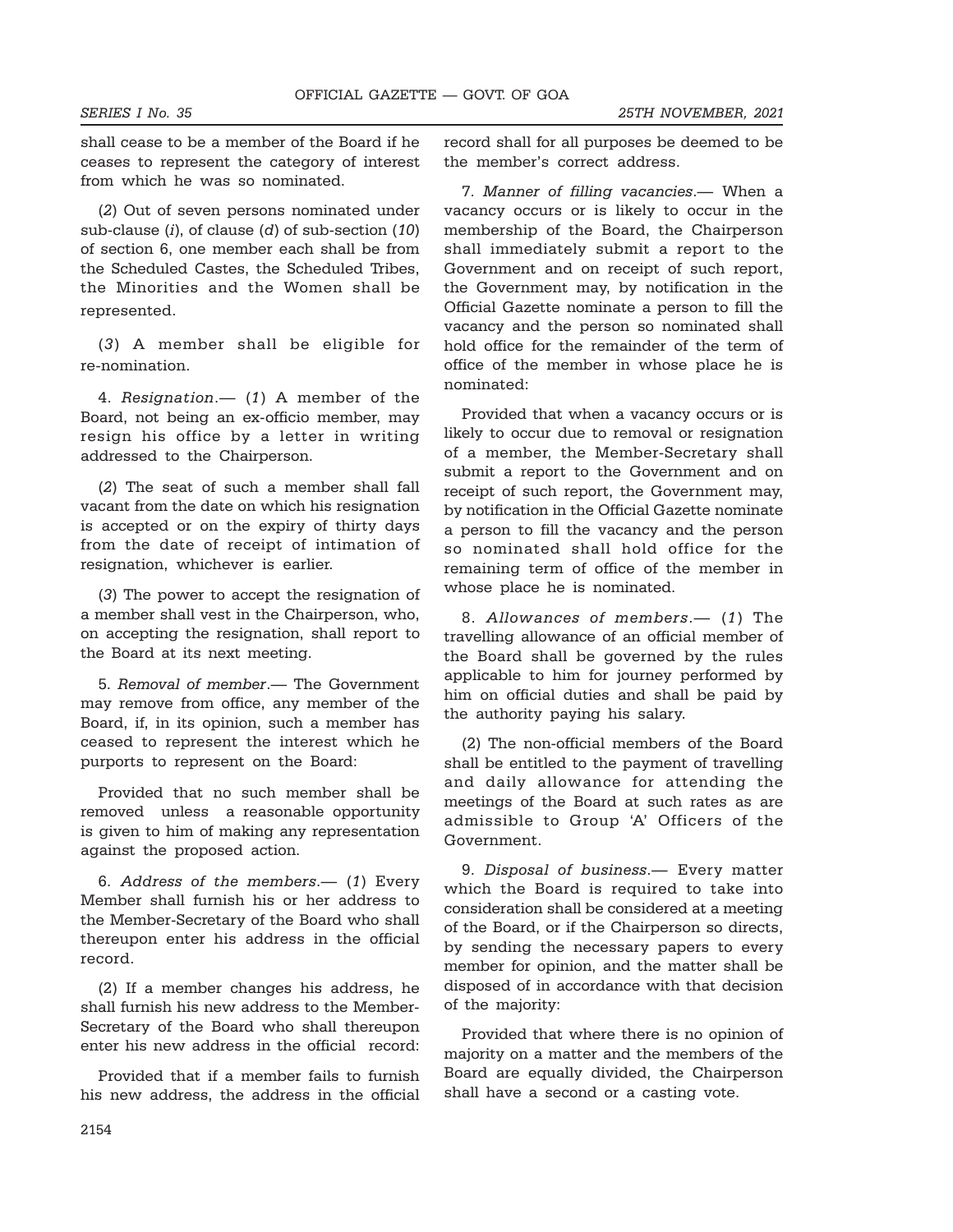Explanation.— The expression "Chairperson" for the purpose of the above proviso shall include a member nominated or chosen under sub-rule (2) of rule 10 to preside over a meeting.

10. Meetings.— (1) The Board shall meet at such places and at such times as may be decided by the Chairperson and it shall meet at least once in a quarter of the year.

(2) The Chairperson shall preside over every meeting of the Board in which he is present and in his absence, he may nominate a member of the Board to preside over such meeting in his place and in the absence of such nomination by the Chairperson, the members of the Board present in such meeting, may choose one member from amongst themselves to preside over the meeting.

11. Notice of meetings and list of business.— (1) Ordinarily, atleast twenty one days notice shall be given to the members of the Board of a proposed meeting alongwith the copy of the agenda.

(2) No business except which is included in the list of business for a meeting of the Board shall be considered at the meeting without the permission of the Chairperson.

(3) The Chairperson may at any time call a special meeting of the Board in case of urgency, after informing the members in advance about the subject matter of discussion and the reasons of urgency.

12. Quorum.— (1) No business shall be transacted at any meeting of the Board unless at least ten members are present in that meeting which shall include at least one nonofficial member.

Provided that if at a meeting, less than ten members are present, the Chairperson may adjourn the meeting to another date informing the members present and giving notice to the other members that he proposes to dispose of the business at the adjourned meeting whether there is prescribed quorum or not, and it shall there upon be lawful for him to dispose of the business at the adjourned meeting irrespective of the number of members attending.

(2) A member, other than ex-officio member, shall cease to be a member of the Board if he remains absent for three consecutive meetings of the Board without the leave of absence from the Chairperson.

13. Terms and conditions of appointment of the Chairperson and other members of the Board.— (1) The term of office of Chairperson and other members of the Board other than the Official members shall be three years from the date of their appointment:

Provided that the members may continue in office till their successors are appointed:

Provided further that in no case the members shall continue in office beyond the period of three and half years from the date of their appointment.

(2) The Chairperson and every non-official member of the Board shall be paid a sitting fee and allowances, as may be determined by the Government from time to time, for attending the meeting of the Board.

(3) A member, nominated to fill a casual vacancy, shall hold office for the remaining period of the term of office of the member in whose place, he is nominated.

14. Appointment of Secretary and the other officers and employees.— The Board shall appoint a secretary and such other officers and employees as it considers necessary for the efficient discharge of its functions and shall be paid such salary and allowances, as may be determined by the Board from time to time with the approval of the Government.

15. Bank or other financial institution in which the gratuity shall be invested for the benefit of minor.— In the case of nominee, or an heir, who is minor, the competent authority shall invest the gratuity amount deposited with him for the benefit of such minor in term deposit with the State Bank of India or any other Nationalised Bank.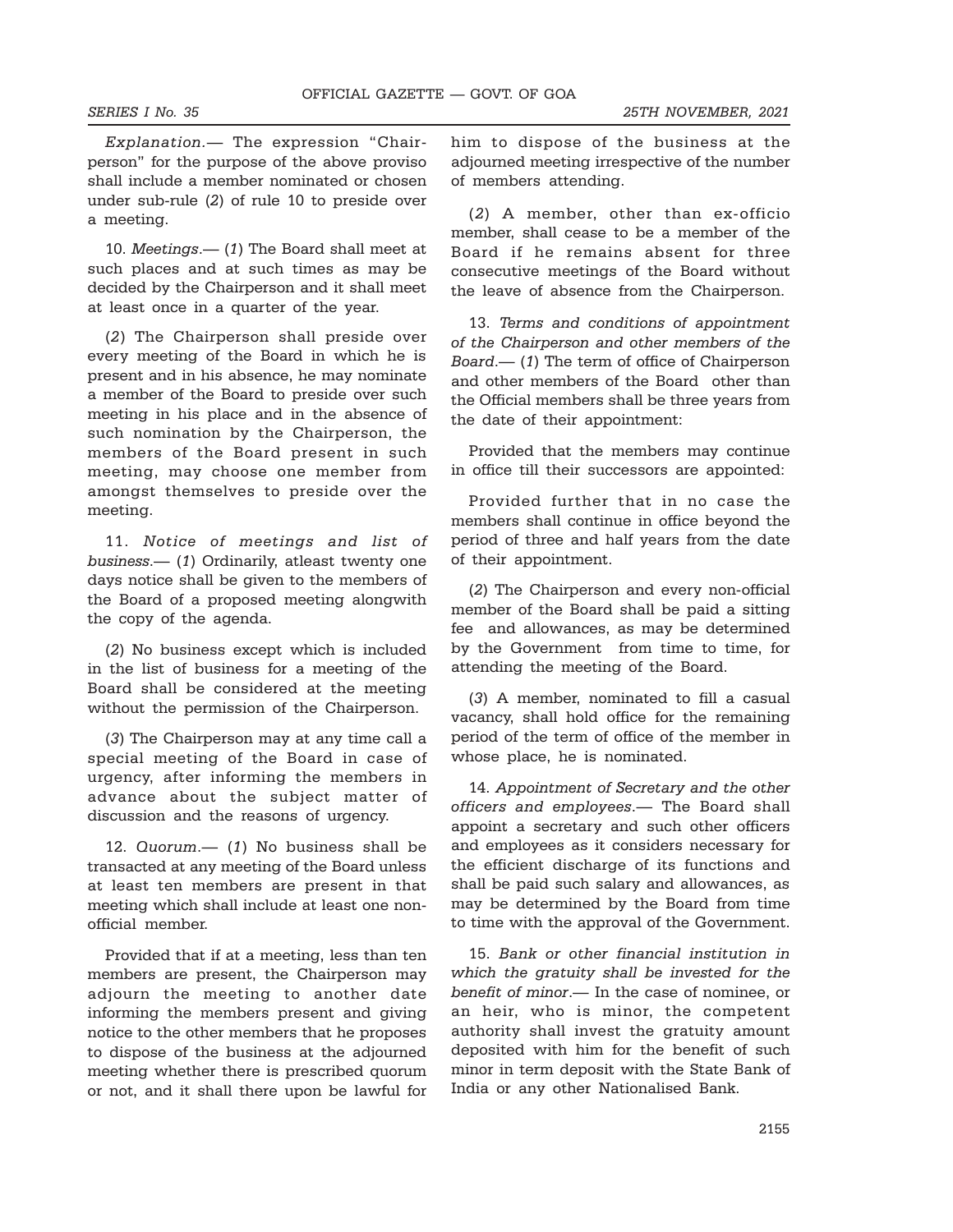### SERIES I No. 35 25TH NOVEMBER, 2021

Explanation.— "Nationalised Bank" means a corresponding new bank specified in the First Schedule to the Banking Companies (Acquisition and Transfer of Undertakings) Act, 1970 (Central Act 5 of 1970) or a corresponding new bank specified in the First Schedule of the Banking Companies (Acquisition and Transfer of Undertakings) Act, 1980 (Central Act 40 of 1980).

16. Application for nomination by an employee under section 55.— (1) A nomination under sub-section (1) of section 55 shall be in Form-I hereto and submitted in duplicate by the employee either by personal service, after taking proper receipt or by registered post acknowledgement due or electronically to the employer,—

(i) in the case of an employee who is already in employment for a year or more on the date of commencement of these rules but not submitted the nomination, ordinarily, within ninety days from such date; and

(ii) in the case of an employee who completes one year of service after the date of commencement of these rules, ordinarily within thirty days of the completion of one year of service:

Provided that nomination in Form-I shall be accepted by the employer after the specified period, if filed and no nomination so accepted shall be invalid merely because it was filed after the specified period.

(2) Within thirty days of the receipt of nomination under sub-rule (1), the employer shall get the service particulars of the employee, as mentioned in the form of nomination, verified with reference to the records of the establishment and return to the employee, after obtaining a receipt thereof, the duplicate copy of the nomination duly attested either by the employer or an officer authorised in this behalf by him, as a token of recording of the nomination by the employer and the other copy of the nomination shall be recorded.

(3) An employee who has no family at the time of making a nomination shall, within ninety days of acquiring a family submit in the manner specified in sub-rule (1), a fresh nomination, as required under sub-section (4) of section 55, in duplicate in Form-I to the employer and thereafter the provisions of subrule (2) shall apply mutatis mutandis as if it was made under sub-rule (1).

(4) A notice of modification of a nomination, including cases where a nominee predeceases an employee, shall be submitted in duplicate in Form-I to the employer in the manner specified in sub-rule (1), and thereafter the provisions of sub-rule (2) shall apply mutatis mutandis.

(5) A nomination or a fresh nomination or a notice of modification of nomination shall be, signed by the employee or, if illiterate, shall bear his thumb impression and shall be submitted by the employee electronically or by registered post acknowledgement due.

(6) A nomination, fresh nomination or notice of modification of nomination shall take effect from the date of receipt thereof by the employer.

17. Application for payment of gratuity under section  $56- (1)$  An employee who is eligible for payment of gratuity under sub-section (1) of section 56, or any person authorized, in writing, to act on his behalf, shall apply, ordinarily within thirty days from the date the gratuity became payable, in Form-II hereto to the employer:

Provided that where the date of superannuation or retirement of an employee is known, the employee may apply to the employer before thirty days of the date of superannuation or retirement:

Provided further that an employee on fixed term employment shall be eligible for gratuity, if he renders service under the contract for a period of one year and he shall be paid gratuity at the rate of fifteen days' wages, based on the rate of wages last drawn by him, for every completed year of service or part thereof in excess of six months.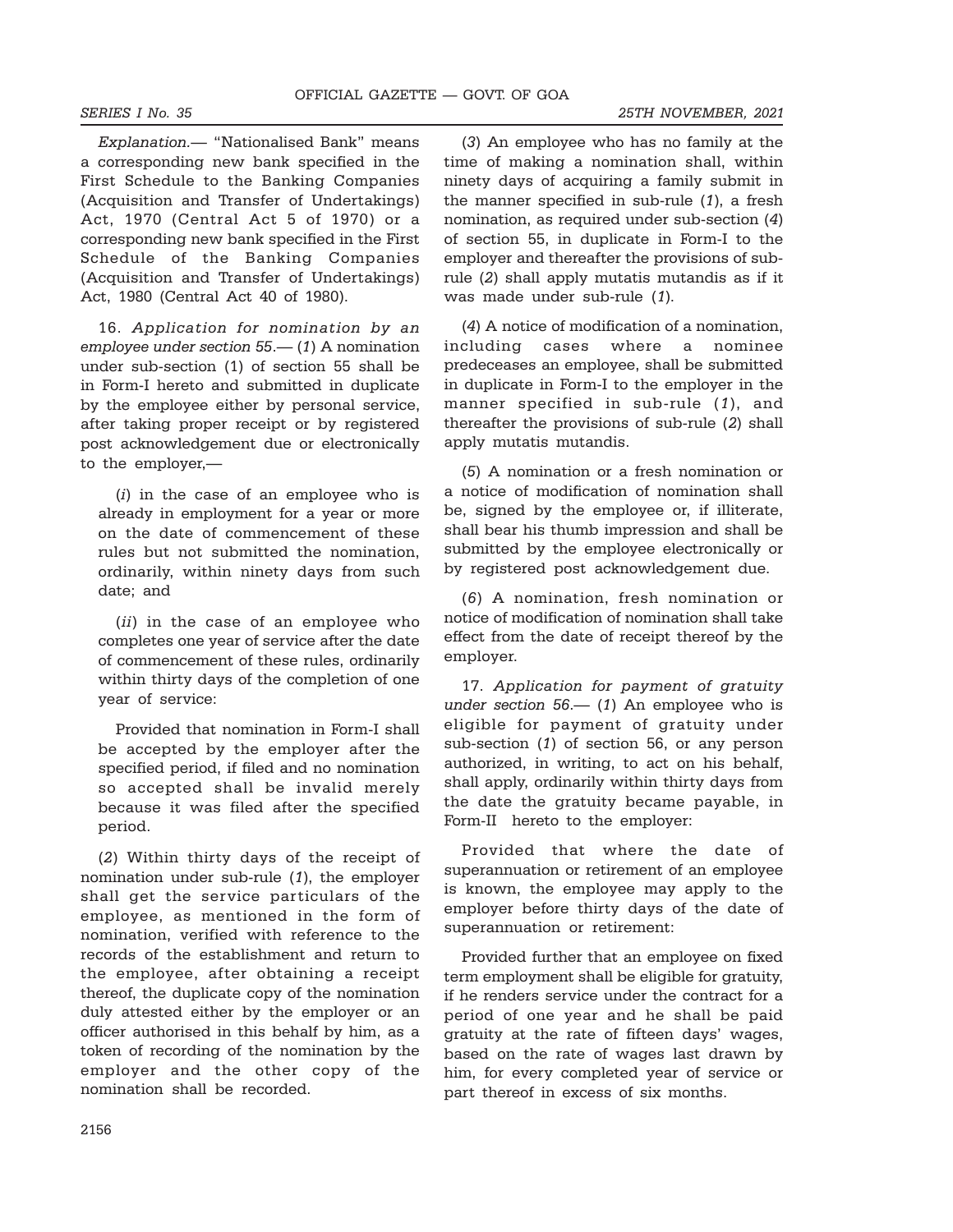(2) A nominee of an employee who is eligible for payment of gratuity under the second proviso to sub-section (1) of section 53 shall apply, ordinarily within thirty days from the date of gratuity became payable to him, in Form II hereto to the employer:

Provided that an application in plain paper with relevant particulars shall also be accepted. The employer may obtain such other particulars as may be deemed necessary by him.

(3) A legal heir of an employee who is eligible for payment of gratuity under the second proviso to sub-section (1) of section 53 shall apply, ordinarily within one year from the date of gratuity became payable to him, in Form-II hereto to the employer.

(4) Where gratuity becomes payable under the Code before the commencement of these rules, the periods of limitation specified in clauses  $(1)$ ,  $(2)$  and  $(3)$  of sub-rule  $(1)$  shall be deemed to be operative from the date of such commencement.

(5) An application for payment of gratuity filed after the expiry of the periods specified in this rule shall also be entertained by the employer, if the applicant adduces sufficient cause for the delay in preferring his claim, and no claim for gratuity under the Code shall be invalid merely because the claimant failed to present his application within the specified period. Any dispute in this regard shall be referred to the competent authority for his decision.

(6) An application under this rule shall be presented to the employer either electronically, or by personal service or by registered post acknowledgement due.

18. Notice for payment of gratuity.— (1) Within fifteen days of the receipt of an application for payment of gratuity, the employer shall,—

(a) if the claim is found admissible on verification, issue a notice in Form-III hereto to the applicant/employee, nominee or legal heir, as the case may be, specifying the amount of gratuity payable and fixing a date, not being later than the thirtieth day after the date of receipt of the application, for payment thereof, or

(b) if the claim for gratuity is not found admissible, issue a notice in Form-III hereto to the applicant employee, nominee or legal heir, as the case may be, specifying the reasons why the claim for gratuity is not considered admissible. In the case of denial of gratuity a copy of the notice shall be endorsed to the competent authority.

(2) In case payment of gratuity is due to be made in the employer's office, the date fixed for the purpose in the notice under sub-clause (a) of sub-rule (1) shall be re-fixed by the employer, if a written application in this behalf is made by the payee explaining why it is not possible for him to be present in person on the date specified.

(3) If the claimant for gratuity is a nominee or a legal heir, the employer may ask for such witness or evidence as may be deemed relevant for establishing his identity or maintainability of his claim, as the case may be. In that case, the time limit specified for issuance of notices under sub-rule (1) shall be operative with effect from the date such witness or evidence, as the case may be, called for by the employer is furnished to the employer.

(4) A notice shall be served on the applicant either by personal service after taking receipt or by registered post with acknowledgement due or electronically.

(5) As soon as the gratuity becomes payable, the employer shall, whether an application has been made or not, determine the amount of gratuity and give a notice under sub-section (2) of section 56 in Form-III hereto.

19. Mode of payment of gratuity.— The gratuity payable under the Code shall be paid through Demand Draft or by crediting in the bank account of the eligible employee, nominee or legal heir, as the case may be:

Provided that intimation about the details of payment shall also be given by the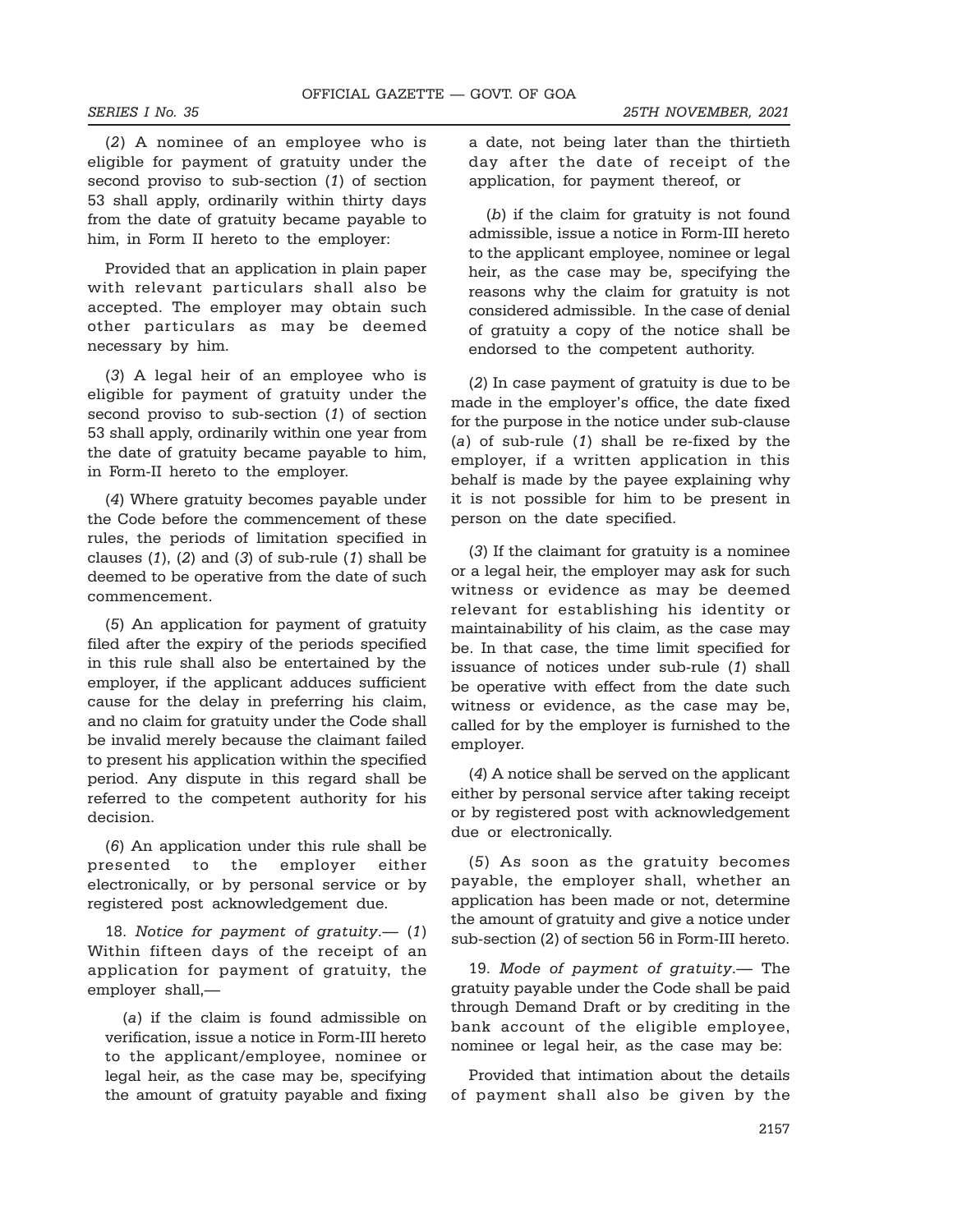employer to the competent authority of the area.

20. Application to competent authority for direction under clause (b) of sub-section (5) of section  $56 - (1)$  If an employer,—

(a) refuses to accept a nomination or to entertain an application sought to be filed under rule 17, or

(b) issues a notice under sub-rule (1) of rule 18, either specifying an amount of gratuity which is considered by the applicant less than what is payable or rejecting eligibility to payment of gratuity, or

(c) having received an application under rule 17, fails to issue notice as required under rule 18 within the time specified therein, the claimant employee, nominee or legal heir, as the case may be, may, within one hundred eighty days of the occurrence of the cause for the application, apply in Form-IV, hereto to the competent authority for issuing a direction under clause (c) of sub-section (5) of section 56:

Provided that the competent authority may accept any application under this subrule, on sufficient cause being shown by the applicant, after the expiry of the specified period.

(2) Application under sub-rule (1) and other documents relevant to such an application shall be presented in person to the competent authority or shall be sent by registered post acknowledgement due or electronically.

21. Procedure for dealing with application for direction.—  $(1)$  On receipt of an application in Form IV the competent authority shall, issue a notice in Form-V hereto by electronically or registered post acknowledgment due or in person call upon the applicant as well as the employer to appear before him on a specified date, time and place, either by himself or through his authorized representative together with all relevant documents and witnesses, if any.

(2) Any person desiring to act on behalf of an employer or employee, nominee or legal heir, as the case may be, shall present to the competent authority a letter of authority from the employer or the person concerned, as the case may be, on whose behalf he seeks to act together with a written statement explaining his interest in the matter and praying for permission so to act. The competent authority shall record thereon an order either according his approval or specifying, in the case of refusal to grant the permission prayed for, the reasons for the refusal.

(3) A party appearing by an authorized representative shall be bound by the acts of the representative.

(4) After completion of hearing on the date fixed under sub-rule (1), or after such further evidence, examination of documents, witnesses, hearing and inquiry, as may be deemed necessary, the competent authority shall record his finding as to whether any amount is payable to the applicant under the Code. A copy of the finding shall be given to each of the parties.

(5) If the employer concerned fails to appear on the specified date of hearing after due service of notice without sufficient cause, the competent authority may proceed to hear and determine the application ex parte. If the applicant fails to appear on the specified date of hearing without sufficient cause, the competent authority may dismiss the application:

Provided that an order under sub-rule (5) may, on good cause being shown within thirty days of the said order, be reviewed and the application re-heard after giving not less than fourteen days' notice to the opposite party of the date fixed for rehearing of the application:

Provided further that the time limit for disposal of application for direction shall not exceed ninety days from the date of filing of the application before the Competent authority. In case of non-appearance by either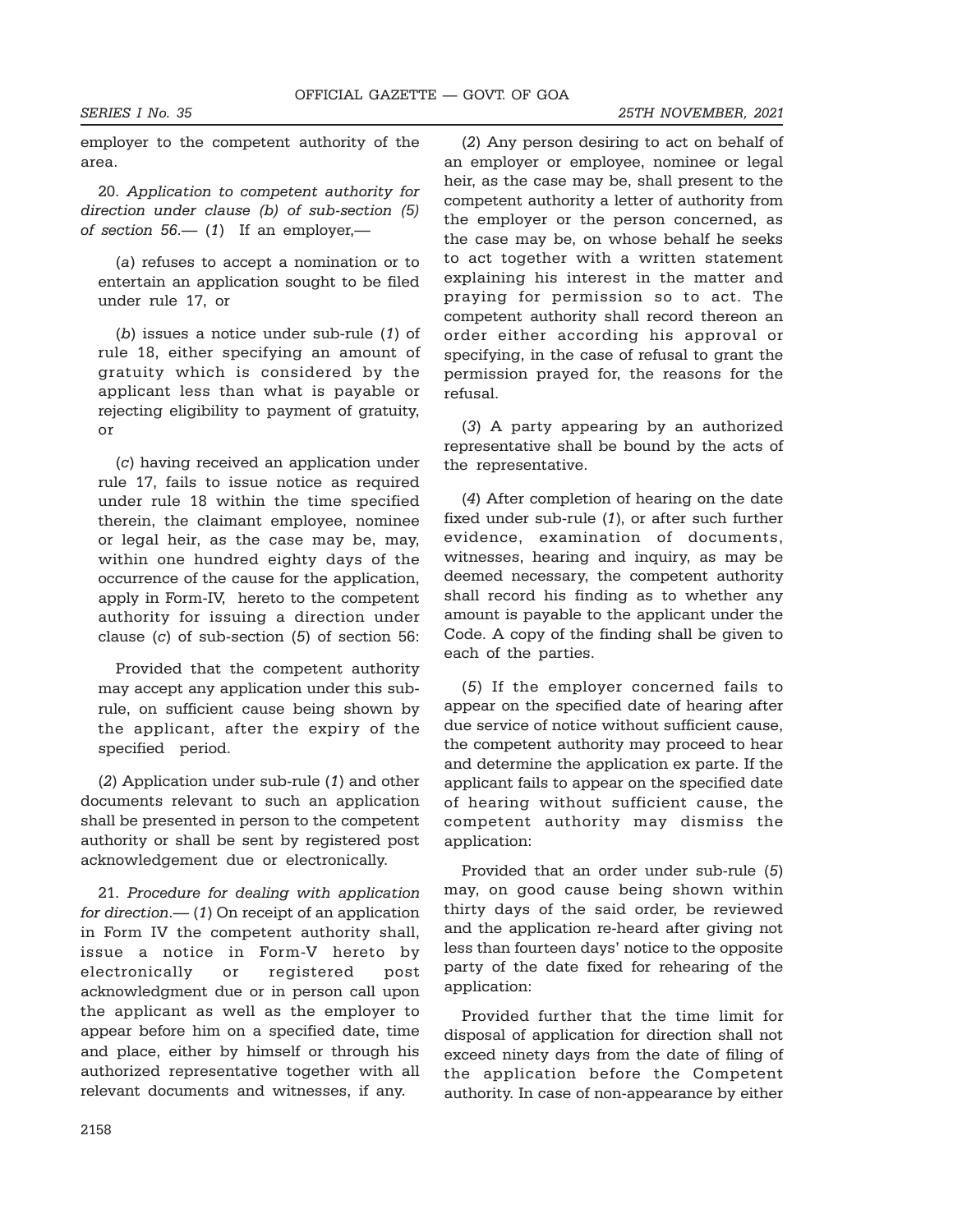of the parties, a maximum of three opportunities may be given before disposal of the application.

22. Place and time of hearing.— The sittings of the competent authority shall be held at such times and at such places as he may fix and he shall inform the parties of the same in such manner as he thinks fit.

23. Administration of oath.- The competent authority may authorize a clerk of his office to administer oaths for the purpose of making affidavits.

24. Summoning and attendance of witnesses.— The competent authority may, at any stage of the proceedings before him, either upon or without an application by any of the parties involved in the proceedings before him, and on such terms as may appear to the competent authority just, issue summons to any person in Form-V hereto either to give evidence or to produce documents or for both purposes on a specified date, time and place.

25. Service of summons or notice.— (1) Any notice, summons, process or order issued by the competent authority may be served either personally or by registered post acknowledgement due or electronically or in any other manner as prescribed under the Code of Civil Procedure, 1908 (Central Act 5 of 1908).

(2) Where there are numerous persons as parties to any proceeding before the competent authority and such persons are members of any trade union or association or are represented by an authorised person, the service of notice on the Secretary, or where there is no Secretary, on the principal officer of the trade union or association, or on the authorized person shall be deemed to be service on such persons.

26. Maintenance of records of cases by the competent authority. $-$  (1) The competent authority shall record the particulars of each case under section 56 and at the time of passing orders shall sign and date the particulars so recorded.

(2) The competent authority shall, while passing orders in each case, also record the findings on the merits of the case and file it together with the memoranda of evidence with the order sheet.

(3) Any record, other than a record of any order or direction, which is required by these rules to be signed by the competent authority, may be signed on behalf of and under the direction of the competent authority by any subordinate officer appointed in writing for this purpose by the competent authority.

27. Direction for payment of gratuity.— If a finding is recorded that the applicant is entitled to payment of gratuity under the Code, the competent authority shall issue a notice to the employer concerned in Form-VI hereto electronically or registered post acknowledgment due or in person specifying the amount payable (including interest due, if any, under sub-section (4) of section 56 of the Code) and directing payment thereof to the applicant under intimation to the competent authority within thirty days from the date of the receipt of the notice by the employer. A copy of the notice shall be endorsed to the applicant/employee, nominee or legal heir, as the case may be.

28. Appeal.— (1) The Memorandum of appeal under sub-section (8) of section 56 of the Code shall be submitted to the appellate authority with a copy thereof to the opposite party and the competent authority either through delivery in person or under registered post acknowledgement due or electronically.

(2) The Memorandum of appeal shall contain the facts of the case, the decision of the competent authority, the grounds of appeal and the relief sought.

(3) There shall be appended to the Memorandum of appeal a certified copy of the finding of the competent authority and direction for payment of gratuity.

(4) On receipt of the copy of Memorandum of appeal, the competent authority shall forward records of the case to the appellate authority.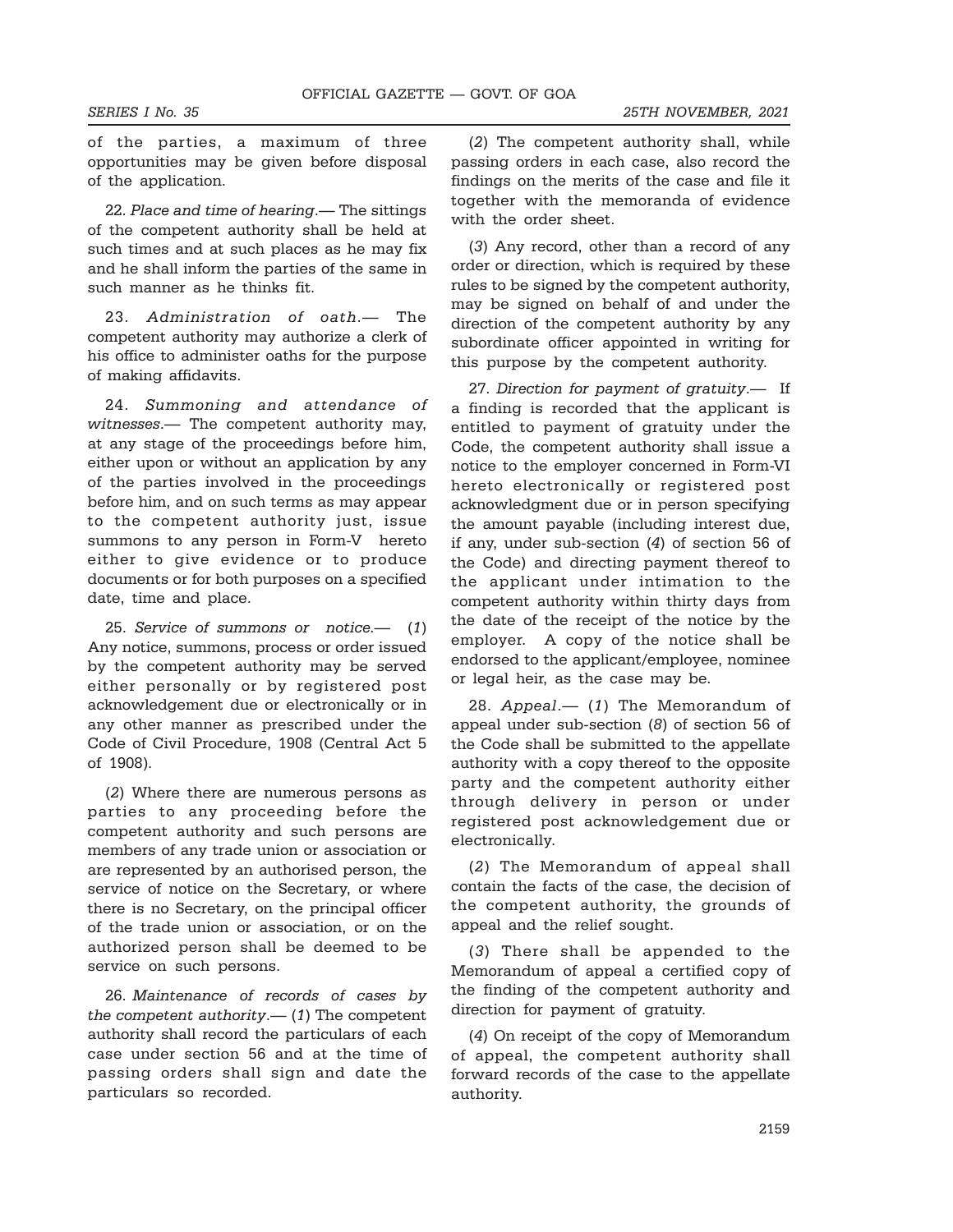SERIES I No. 35 25TH NOVEMBER, 2021

(5) Within fourteen days of the receipt of the copy of the Memorandum of appeal, the opposite party shall submit his comments of each paragraph of the memorandum with additional pleas, if any, to the appellate authority with a copy to the appellant.

(6) The appellate authority shall record its decision after giving the parties to the appeal a reasonable opportunity of being heard. A copy of the decision shall be given to the parties to the appeal by electronically or registered post or in person and a copy thereof shall be sent to the competent authority returning his records of the case.

(7) The competent authority shall, on receipt of the decision of the appellate authority, make necessary entry in the records of the case maintained by him.

(8) On receipt of the decision of the appellate authority, the competent authority shall, if required under that decision, modify his direction for payment of gratuity and issue a notice to the employer concerned in Form-VI hereto specifying the modified amount payable and directing payment thereof to the applicant, under intimation to the competent authority within fifteen days of the receipt of the notice by the employer. A copy of the notice be endorsed to the appellant/employee, nominee or legal heir, as the case may be, and to the appellate authority.

29. Application for recovery of gratuity.— Where an employer fails to pay the gratuity due under the Code in accordance with the notice by the competent authority under rule 27 or rule 28(8), as the case may be, the employee concerned, his nominee or legal heir, as the case may be, to whom the gratuity is payable may apply to the competent authority in duplicate in Form-VII hereto for recovery thereof under section 129 of the Code.

30. Qualification and experience of the Officer appointed as the Competent Authority under sub-section (1) of section 58.— The person to be appointed as a competent authority for the purposes of chapter V of the Code shall be an officer not below the rank of Deputy Labour Commissioner of the Labour Department, having degree in law or diploma in labour laws of a university established by law in any part of India and at least seven years experience as conciliation officer in the department.

31. Complaint.— (1) A claim under section 63 or a complaint under sub-section (1) of section 72 shall be made to the Inspector- -cum-Facilitator in writing in Form-VIII hereto.

(2) When a claim or a complaint referred to in section 63 or section 72 is received by an Inspector-cum-Facilitator, he shall examine the relevant record maintained by the employer in this behalf, examine any person employed in the establishment and take down necessary statement for the purpose of the enquiry and if he is satisfied that the maternity benefit or the amount has been improperly withheld, he shall direct the employer to make the payment to the woman or to the person claiming the payment under section 63, as the case may be, immediately or within a specified period:

Provided that the time limit for disposal of complaint shall not exceed ninety days from the date of filing of complaint. In case of nonappearance by either of the parties, a maximum of three opportunities may be given before disposal of the complaint.

32. Appeal.— (1) An appeal against the decision of the Inspector-cum-Facilitator under sub-section (2) of section 72, shall lie with the competent authority.

(2) The aggrieved person shall prefer an appeal in writing to the competent authority in Form-IX hereto and file other supporting documents.

(3) When an appeal is received, the competent authority shall call from the Inspector-cum-Facilitator before a fixed date, the record of the case. The competent authority shall, if necessary, also record the statements of the aggrieved person and of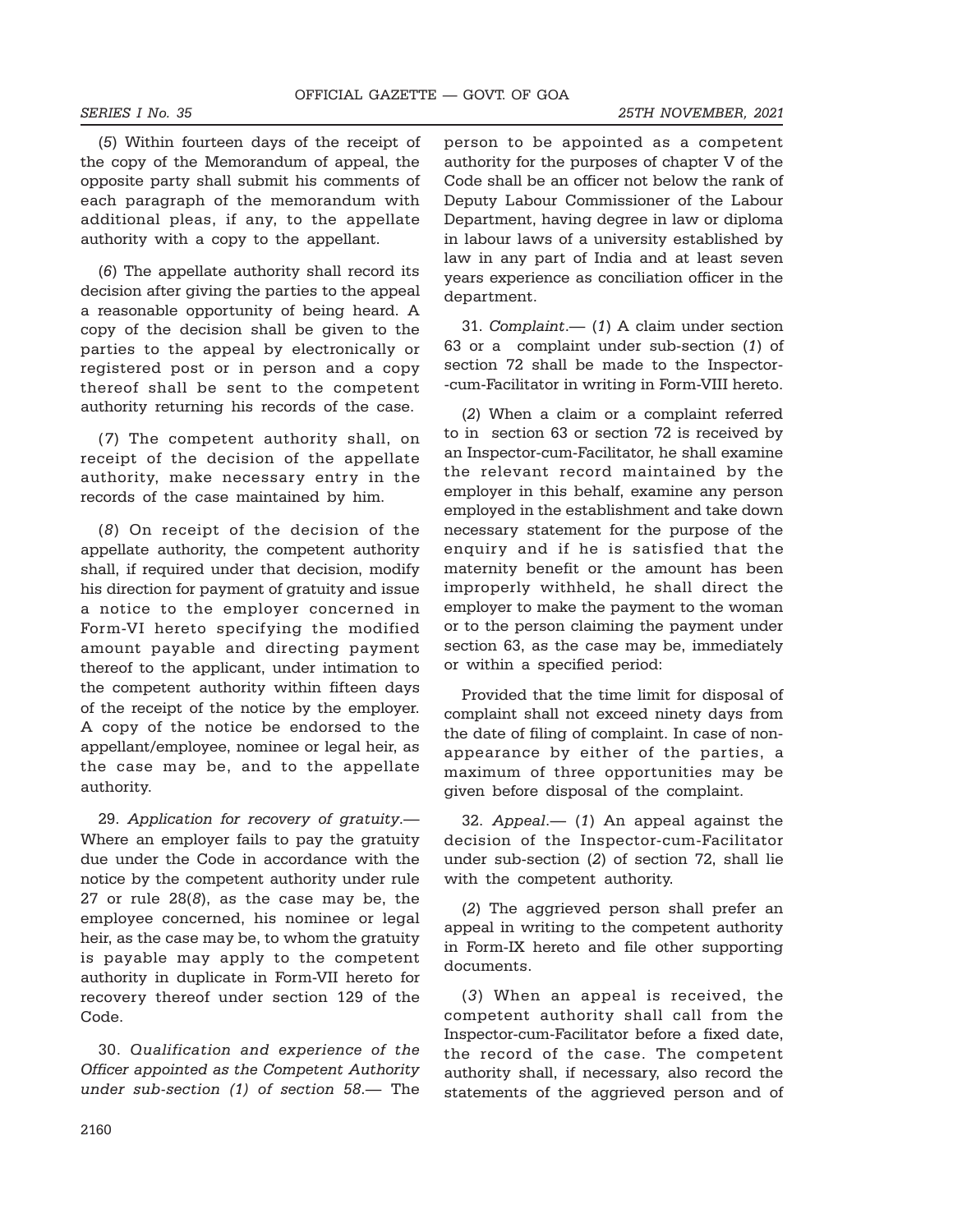the Inspector-cum-Facilitator and seek clarification if any is required.

(4) Taking into account the documents, the evidence produced before him and the facts presented to him or ascertained by him, the competent authority shall give his decision.

33. Amount to be deposited towards the expenditure of the funeral of the employee with the competent authority by the employer.— If the injury of employee results in death, the employer shall in addition to compensation to be given under the code shall deposit with the competent authority a sum of fifteen thousand rupees or such amount as may be notified by the Government by notification in the Official Gazette, for payment of the same to the eldest surviving dependents of the employee towards the expenditure of the funeral of such employee or where the employee does not have any dependent or was not living with his dependent at the time of his death to the person who actually incurred such expenditure.

34. Conditions when application for review is made without certificate of a medical practitioner.— Application for review of halfmonthly payment under section 79, may be made without being accompanied by a medical certificate,—

(a) by the employer, on the ground that since the right to compensation was determined, the employee's wages have increased;

(b) by the employee, on the ground that since the right to compensation was determined, his wages have diminished;

(c) by the employee, on the ground that the employer, having commenced to pay compensation, has ceased to pay the same, notwithstanding the fact that there has been no change in the employee's condition such as to warrant such cessation;

(d) either by the employer or by the employee, on the ground that the

determination of the rate of compensation for the time being in force was obtained by fraud or undue influence or other improper means;

(e) either by the employer or by the employee on the ground that in the determination of compensation, there is a mistake or error apparent on the face of the record.

35. Procedure on application for review.— If, on examining an application for review by an employer in which the reduction or discontinuance of half-monthly payments is sought it appears to the Competent Authority that there is reasonable ground for believing that the employer has a right to such reduction or discontinuance, he may at any time issue an order withholding the halfmonthly payments in whole or in part pending his decision on the application.

36. Procedure on application for communication.— (1) Where application is made to the Competent Authority under section 80 for redemption of a right to receive half-monthly payments by the payment of a lump sum, the Competent Authority shall from an estimate of the probable duration of the disablement, and shall award a sum equivalent to the total of the half-monthly payments which would be payable for the period during which he estimates that the disablement will continue, less one-half per cent of that total for each month comprised in that period:

Provided that fraction of a rupee included in the sum so computed shall be disregarded.

(2) When, in any case to which sub-rule (1) applies, the Competent Authority is unable to form an approximate estimate of the probable duration of the disablement, he may from time to time postpone a decision on the application for a period not exceeding two months at any one time.

37. Class of employers and the form of notice-book.— Every employer to which the Code applies, shall maintain a notice book in accordance with sub-section (4) of section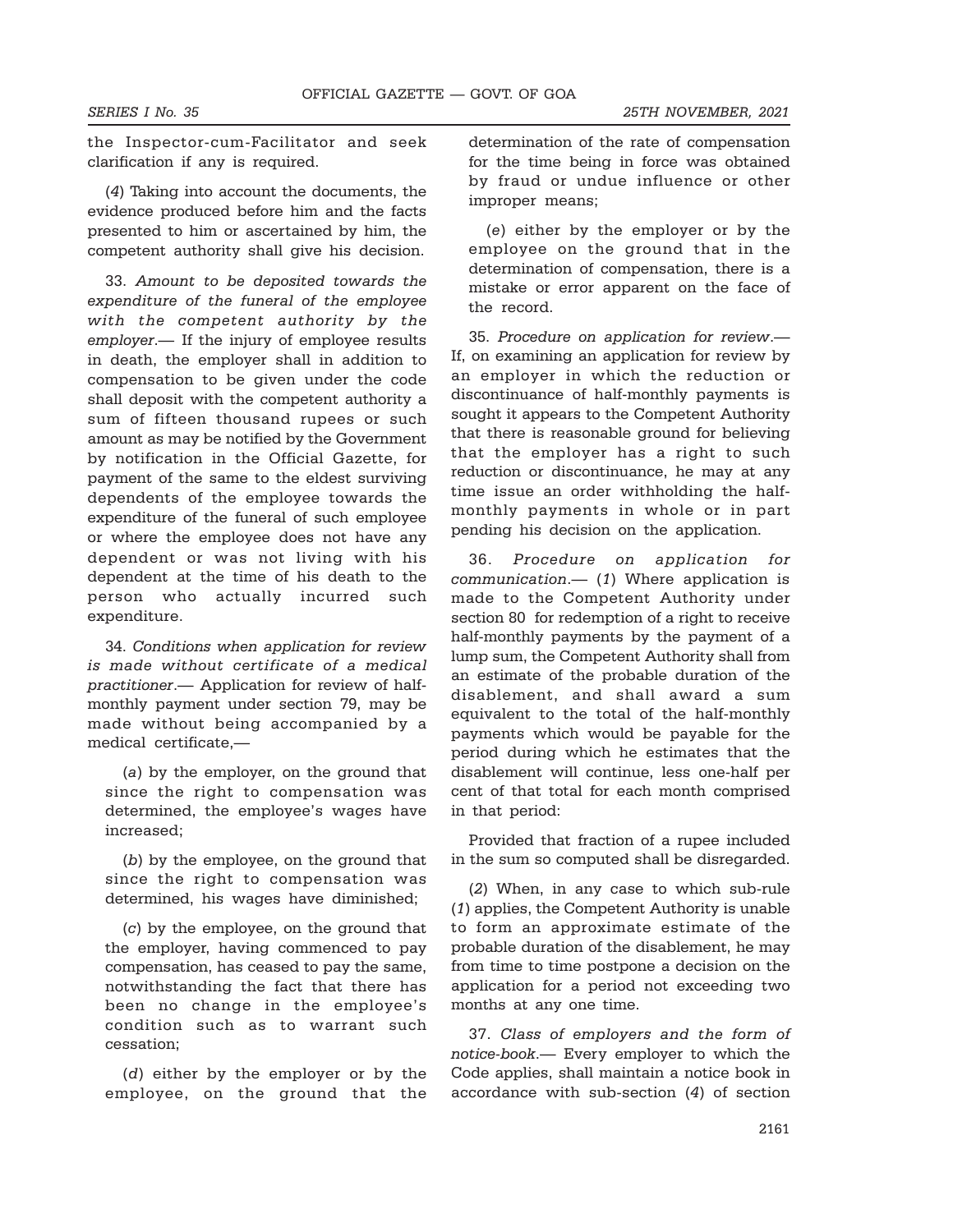82 in Form-X hereto which shall be readily accessible at all reasonable time to any injured employee employed on the premises.

38. The frequent for medical examination under the proviso to sub-section (1) of section 84.— (1) Employee not to be required to submit to medical examination save in accordance with these rules.— A employee who is required by sub-section (1) of section 84 to submit himself for medical examination shall be bound to do so in accordance with the rules contained in this part and not otherwise.

(2) Examination when employee and medical practitioner both on premises.— When such employee is present at the employer's premises, and the employer offers to have him examined free of charge by a qualified medical practitioner who is so present the employee shall submit himself for examination forthwith.

(3) Examination in other cases.— In cases to which rule 20(2) does not apply, the employer may—

(a) Send the medical practitioner to the place where the employee is residing for the time being in which case the employee shall submit himself for medical examination on being requested to do so by the medical practitioner, or

(b) Send to the employee an offer in writing to have him examined free of charge by a qualified medical practitioner, in which case the employee shall submit himself for medical examination at the employer's premises or at such other place in the vicinity as is specified in such offer and at such time as is so specified:

Provided that—

(i) the time so specified shall not, save with the express consent of the employee be between the hours of 7.00 p.m. and 6.00 a.m.; and

(*ii*) in case where the employees' condition renders it impossible or inadvisable that he should leave the

place where he is residing for the time being, he shall not be required to submit himself for medical examination save at such place.

(4) Restriction on number of examinations.— A employee who is in receipt of a half-monthly payment shall not be required to submit himself for medical examination elsewhere than at the place where he is residing for the time being more than twice in the first month following the accident or more than once in any subsequent month.

(5) Examination after suspension of right to compensation.— If a employee whose right to compensation has been suspended under sub-section (2) or sub-section (3) of section 84 subsequently offers himself for medical examination, his examination shall take place on the employer's premises or at such other place in the vicinity as may be fixed by the employer, and at a time to be fixed by the employer not being save with the express consent of the employee, more than 72 hours after the workman has so offered himself.

(6) Examination of women.— (1) No woman shall without her consent be medically examined by a male practitioner, save in the presence of another woman.

(2) No woman shall be required to be medically examined by a male practitioner if she deposits a sum sufficient to cover the expenses of examination by a female practitioner.

39. Form of statement to be submitted by the employer.— The statement for fatal accident required under sub-section (1) of section 88, shall, be in Form-XI hereto.

40. Record of Memorandum of Agreement.— (1) Form of Memorandum— Memorandum of agreement sent to the competent authority under sub-section (1) of section 89 shall unless the competent authority otherwise directs, be in duplicate, and shall be in as close conformity as the circumstances of the case admit with, in Form-XII or Form-XIII or Form-XVI hereto as the case may be.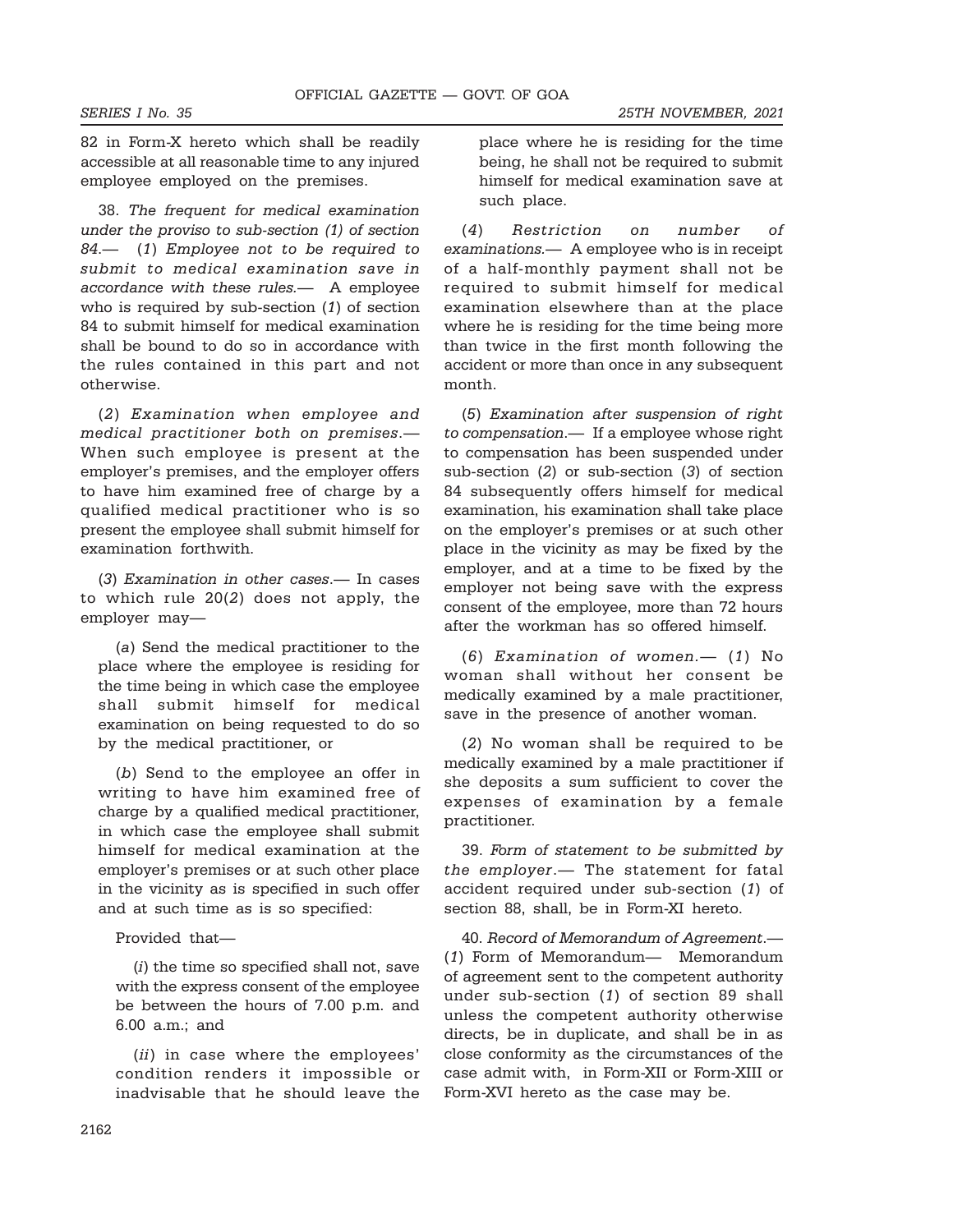(2) Procedure where Competent Authority does not consider that he should refuse to record memorandum.— (a) On receiving a memorandum of agreement, the competent authority shall, for taking decision to record memorandum or refusing to record, shall issue notice to parties to agreement in Form-XV hereto fixing date and place of hearing and in default of objections, he proposes to record the memorandum on the date so fixed. The notice may be sent personally or through registered post or speed post or electronically:

Provided that the notice may be communicated orally to any parties who are present at the time when notice in writing would otherwise issue.

(b) On the date so fixed, the competent authority, after hearing the parties to agreement shall take decision to record or refuse to record the memorandum:

Provided that the issue of a notice under sub-clause (b) shall not be deemed to prevent the competent authority from refusing to record the memorandum on the date so fixed even if no objection has been made by any party concerned.

(c) If on such date the competent authority decides that the memorandum ought not to be recorded, he shall inform the parties present of his decision and of the reasons thereof and if any party desiring the memorandum to be recorded is not present, he shall send information to that party in Form XVI hereto.

(3) Procedure where Competent Authority considers, he should refuse to record memorandum.- (a) If, on receiving a memorandum of agreement, the Competent Authority considers that there are grounds for refusing to record the same he shall fix a date for hearing the party or parties desiring the memorandum to be recorded, and shall inform such party or parties and, if he thinks fit, any other party concerned, of the date so fixed and of the ground on which he considers that the memorandum should not be recorded.

(b) If the parties to be informed are not present a written notice shall be sent to them in Form-XVI hereto or Form-XVII hereto, as the case may be and the date fixed in such notice shall be not less than seven days after the date of the issue of the same.

(c) If, on the date fixed under sub-clause (a), the party or parties desiring the memorandum to be recorded show adequate cause for proceeding to record the same, the Competent Authority may, if information has already been given to all the parties concerned, record the agreement. If information has not been given to all such parties, he shall proceed in accordance with provisions of sub-rule (2) of rule 41.

(d) If, on the date so fixed, the Competent Authority refuses to record the memorandum, he shall send notice in Form-XVIII hereto to any party who did not receive information under sub-clause (a).

(4) Procedure on refusal to record memorandum. $-$  (a) If in any case the Competent Authority refuses to record a memorandum of agreement, he shall briefly record his reason for such refusal.

(b) If the Competent Authority refuses to record a memorandum of agreement, he shall not pass any order directing the payment of any sum or amount over and above the sum specified in the agreement, unless opportunity has been given to the party liable to pay such sum to show cause why it should not be paid.

(c) Where the agreement if for the redemption of half-monthly payments by the payments of a lump sum, and the Competent Authority considers the memorandum of agreement should not be recorded by reason of the inadequacy of the amount of such sum as filed in the agreement he shall record his estimate of the probable duration of the disablement of the employee.

(5) Registration of memorandum accepted for record.— In recording a memorandum of agreement, the competent authority shall cause the same to be entered in a register in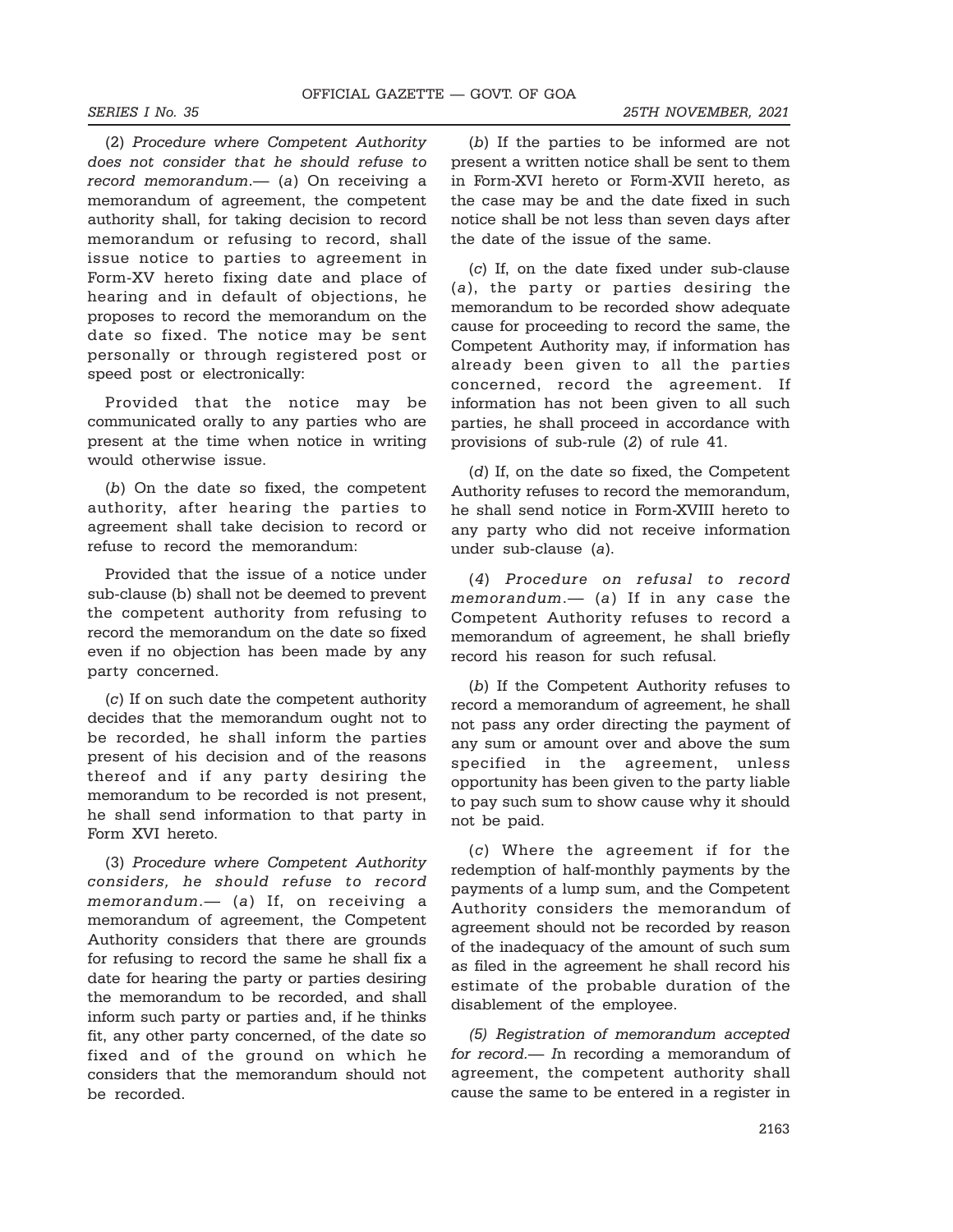Form-XIX hereto and shall cause an endorsement to be entered under his signature on a copy of a memorandum to be retained by him in the following terms, namely:—

|            |     |    | "The memorandum of agreement bearing |        |
|------------|-----|----|--------------------------------------|--------|
| Serial No. |     | of | 20                                   | in the |
|            |     |    | register has been recorded this      |        |
|            | day |    | ot.                                  |        |

41. Manner in which matters may be dealt with by or before a competent authority.—

(1) Introductory.— Save as otherwise provided in these rules the procedure to be followed by the Competent Authority in the disposal of cases under these rules shall be regulated as follows:—

(2) Application.— (a) Any application of the nature referred to in section 93 may be sent to the competent authority electronically or by registered post or may be presented to him or to any of his subordinates authorized by him in this behalf, and, if so sent or presented, shall, unless the Competent Authority otherwise directs, be made in duplicate in appropriate Form, if any, and shall be signed by the applicant.

(b) There shall be appended to every such application a certificate, which shall be signed by the applicant, to the effect that the statement of facts contained in the application is to the best of his knowledge and belief and is accurate.

(3) Production of documents.— (a) When the application for relief is based upon a document, the document shall be appended to the application.

(b) Any other document which any party desires to tender in evidence shall be produced at or before the first hearing.

(c) Any document which is not produced shall not, without the sanction of the Competent Authority, be admissible in evidence on behalf of the party who should have produced it.

(d) Nothing in this sub-rules applies to any document which is produced for the purpose of cross-examining a witness or is handed to a witness to refresh his memory.

(4) Application presented to wrong Competent Authority.— (a) If it appears to the Competent Authority on receiving application that it should be presented to another Competent Authority he shall return it to the applicant after endorsing upon it the date of the presentation and return the reasons for returning it and designation of the Competent Authority to whom it should be presented.

(b) If it appears to the Competent Authority at any subsequent stage that an application should have been presented to another Competent Authority, he shall send the application to the Competent Authority empowered to deal with it and shall inform the applicant (and the opposite party, if he has received a copy of the application), accordingly.

(c) The Competent Authority to whom an application is transferred under subclause (b) may continue the proceedings as if the previous proceedings or any part of them has been taken before him, if he is satisfied that the interests of the parties will not thereby be prejudice.

(5) Examination of applicant.— (a) On receiving application of the nature referred to in section 93, the Competent Authority may examine the applicant on oath, or may send the application to any officer authorized by the Government in this behalf and direct such officer to examine the applicant and his witness and forward the record thereof to the Competent Authority.

(b) The substance of any examination made under clause (a), shall be recorded in the manner provided for the recording of evidence in section 97.

(6) Summary dismissal of application.— (a) The Competent Authority may, after considering application and the result of any examination of the applicant, summarily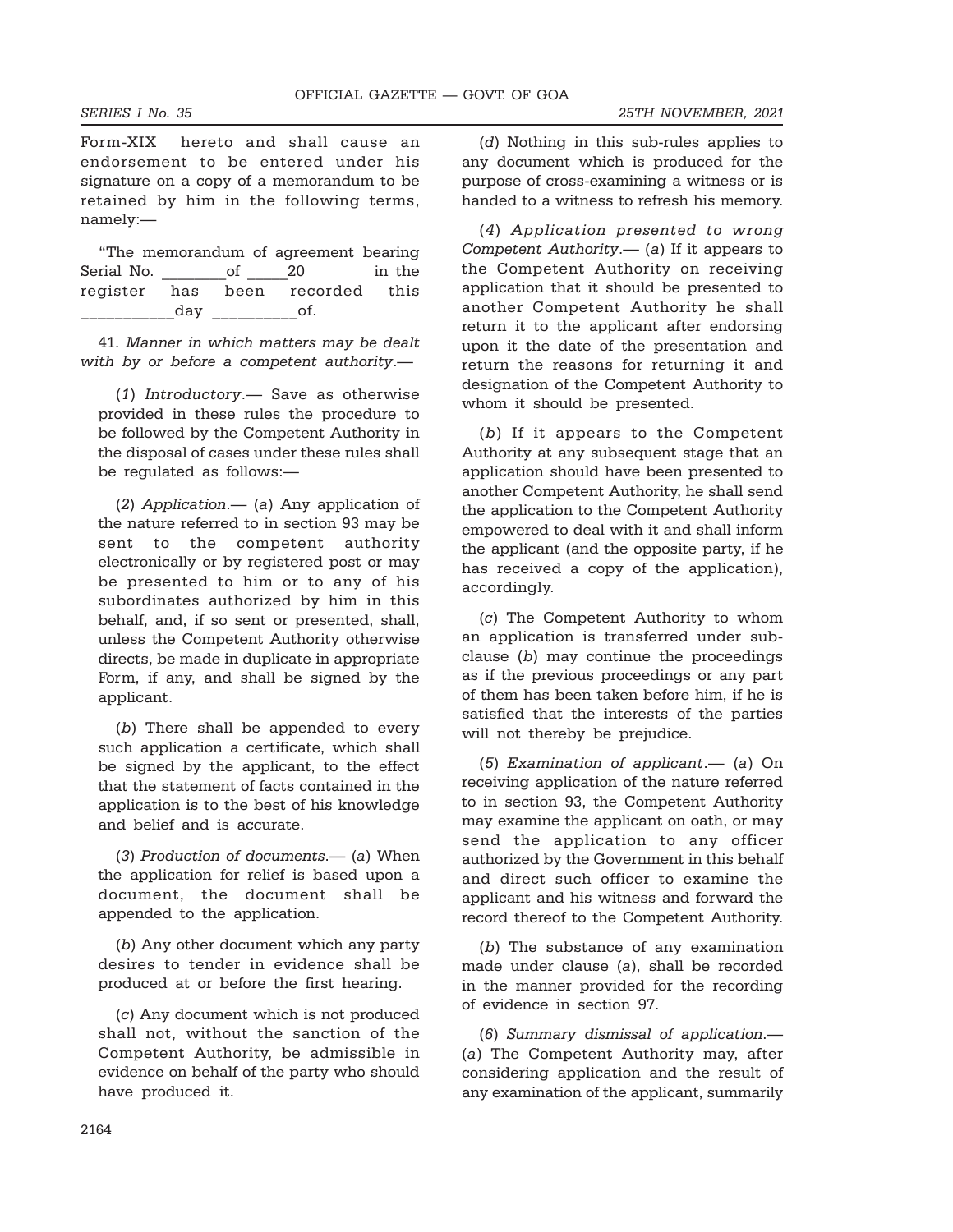SERIES I No. 35 25TH NOVEMBER, 2021

dismiss the application, if, for reasons to be recorded, he is of opinion that there are no sufficient grounds for proceeding thereon.

(b) The dismissal of the application under clause (a) shall not be itself preclude the applicant from presenting a fresh application for the settlement of the same matter.

(7) Preliminary inquiry into application.— I the application is not dismissed under sub-rule (6), the Competent Authority may for reasons to be recorded, call upon the applicant to produce evidence in support of the application before calling upon any other party, and, if upon considering such evidence the Competent Authority is of opinion that there is no case for the relief claimed, he may dismiss the application with a brief statement of his reasons for so doing.

(8) Notice to opposite party.— If the Competent Authority does not dismiss the application under sub-rule (6) or sub-rule (7), he shall send to the party from whom the applicant claims relief (hereinafter referred to as the opposite party) a copy of the application, together with a notice of the date on which he will dispose of the application, and may call upon the parties to produce upon that date any evidence which they may wish to tender.

(9) Appearance and examination of opposite party.— (a) The opposite party may, and if so required by the Competent Authority, at or before the first hearing or within such time as the Competent Authority may permit, file a written statement dealing with the claim, raised in the application, and any such written statement shall form part of the record.

(b) If the opposite party contests the claim, the Competent Authority may, and, if no written statement has been filed, shall proceed to examine him upon the claim and shall reduce the result of examination to writing.

(10) Framing of issues.— (a) After considering any written statement and the result of any examination of the parties, the Competent Authority shall ascertain upon what material propositions of fact or of law the parties are at variance and shall thereupon proceed to frame and record the issues upon which the right decision of the case appears to him to depend.

(b) In recording the issues, the Competent Authority shall distinguish between those issues which in his opinion concern point of facts and those which concern point of law.

(11) Power to postpone trial of issues of fact where issues of law arise.— When issues both of law and of fact arise in the same case, and the Competent Authority is of opinion that the case may be disposed of on the issues of law only, he may try those issues first, and for that purpose may, if he thinks fit, postpone the settlement of the issue of fact until the issues of law have been determined.

(12) Diary.— The Competent Authority shall maintain under his hand a brief diary of the proceedings on an application.

(13) Reason for postponement to be recorded.— If the competent Authority finds it impossible to dispose of an application at one hearing he shall record the reasons which necessitate a postponement.

(14) Judgment.— (a) The Competent Authority, in passing orders, shall record concisely a judgment, his finding on each of the issues framed and his reasons for such finding.

(b) The Competent Authority, at the time of signing and dating his judgment, shall pronounce, his decision, and thereafter no addition or alteration shall be made to the judgment other than the correction of a clerical or arithmetical mistake arising from any accidental slip or omission.

(15) Summoning of witnesses.— If an application is presented to any party to the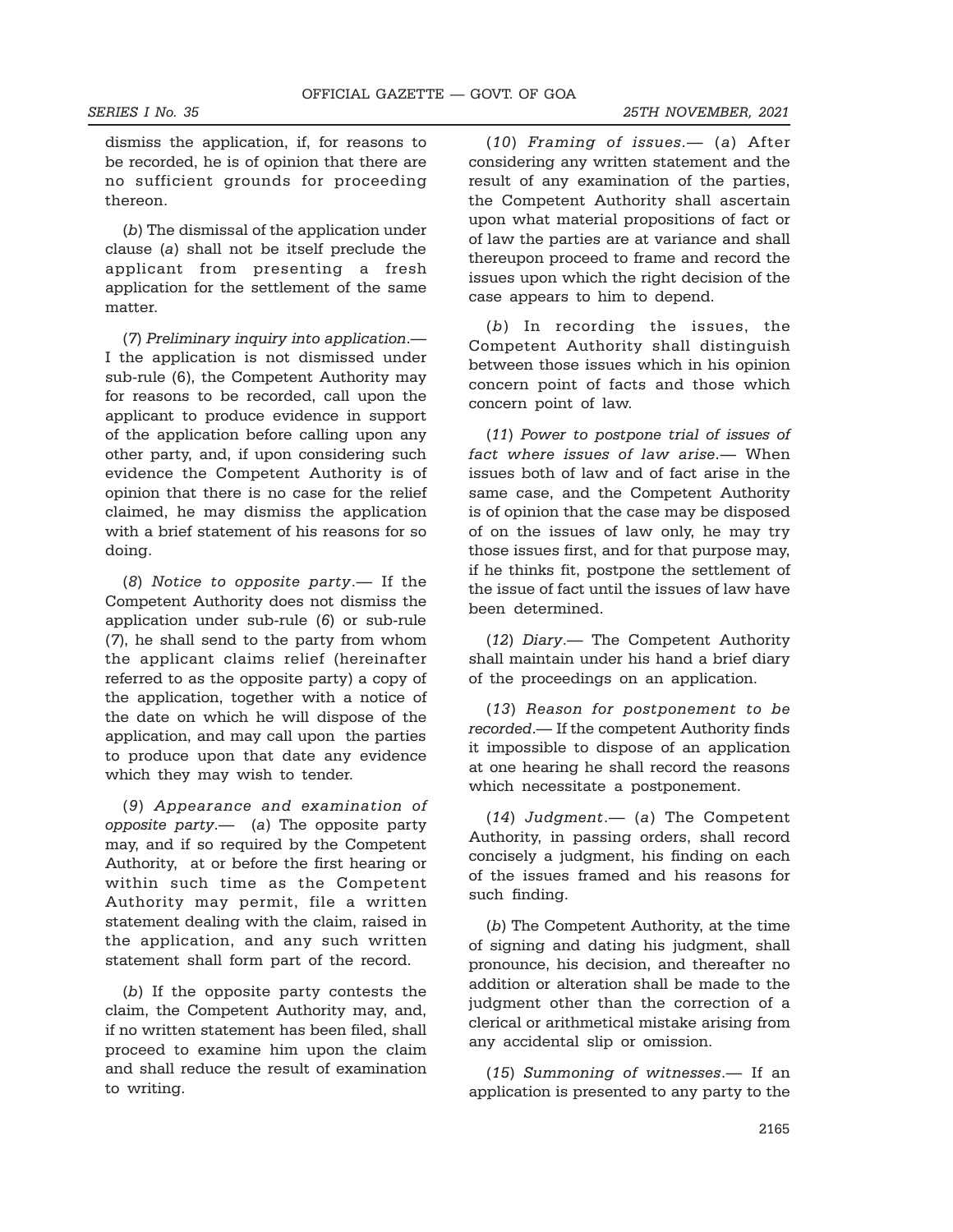proceedings for the citation of witnesses, the Competent Authority shall, on payment of the prescribed expenses, and fees, issue summonses for the appearance of such witnesses, unless he considers that their appearance is not necessary for the just decision of the case.

(16) Right of entry for local inspection.— A Competent Authority before whom any proceeding relating to injury by accident is pending may at any time enter the place where the workman was injured, or where the workman ordinarily performed his work, for the purpose of making a local inspection or of examining any person likely to be able to give information relevant to the proceedings;

Provided that the Competent Authority shall not enter any premises of any industrial establishment except during the ordinary working hours of that establishment, save with the permission of the employer or of some person directly responsible to him for the management of the establishment.

(17) Procedure in connection with local inspection.— (a) If the Competent Authority proposes to conduct a local inspection with a view to examining on the spot the circumstances in which an accident took place, he shall give the parties or their representatives notice of his intention of conduct such inspection, unless in his opinion the urgency of the case renders the giving of such notice impracticable.

(b) Such notice may be given orally or in writing and, in the case of an employer, may be given to any person upon whom notice of a claim can be served under subsection (2) of section 88, or the representative of any such person.

(c) Any party, or the representative of any party, may accompany the Competent Authority at a local inspection.

(d) The Competent Authority, after making a local inspection, shall note briefly in a memorandum any facts observed, and

shall show the memorandum to any party who desires to see the same, and, on payment of the fee of Rs. 50/-, shall supply any party with a copy thereof.

(e) The memorandum shall form part of the record.

(18) Power of summary examination.— (a) The Competent Authority during a local inspection or at any other time, save at a formal hearing of a case pending before him, may examine summarily any person likely to be able to give information relative to such case, whether such person has been or is to be called as a witness in the case or not, and whether any or all the parties are present or not.

(b) No oath shall be administered to a person examined under clause (a).

(c) Statements made by persons examined under clause (a), if reduced to writing, shall not be signed by the person making the statement, nor shall they, except as hereinafter provided, be incorporated in the record or utilized by the Competent Authority for the purpose of arriving at a decision in the case.

(d) If a witness who has been examined under clause (a) makes in evidence any material statement contradicting any statement made by him in such examination and reduced to writing, the Competent Authority may call his attention to such statement, and shall in that case direct that the parties be furnished with the relevant part of such statement for the propose of cross examining the witness.

(e) Any statements or part of a statement which is furnished to the parties under clause (d) shall be incorporated in the record.

 $(f)$  Where a case is settled by agreement between the parties, the Competent Authority may incorporate in the record any statement made under clause (a) and may utilize such statement for the purpose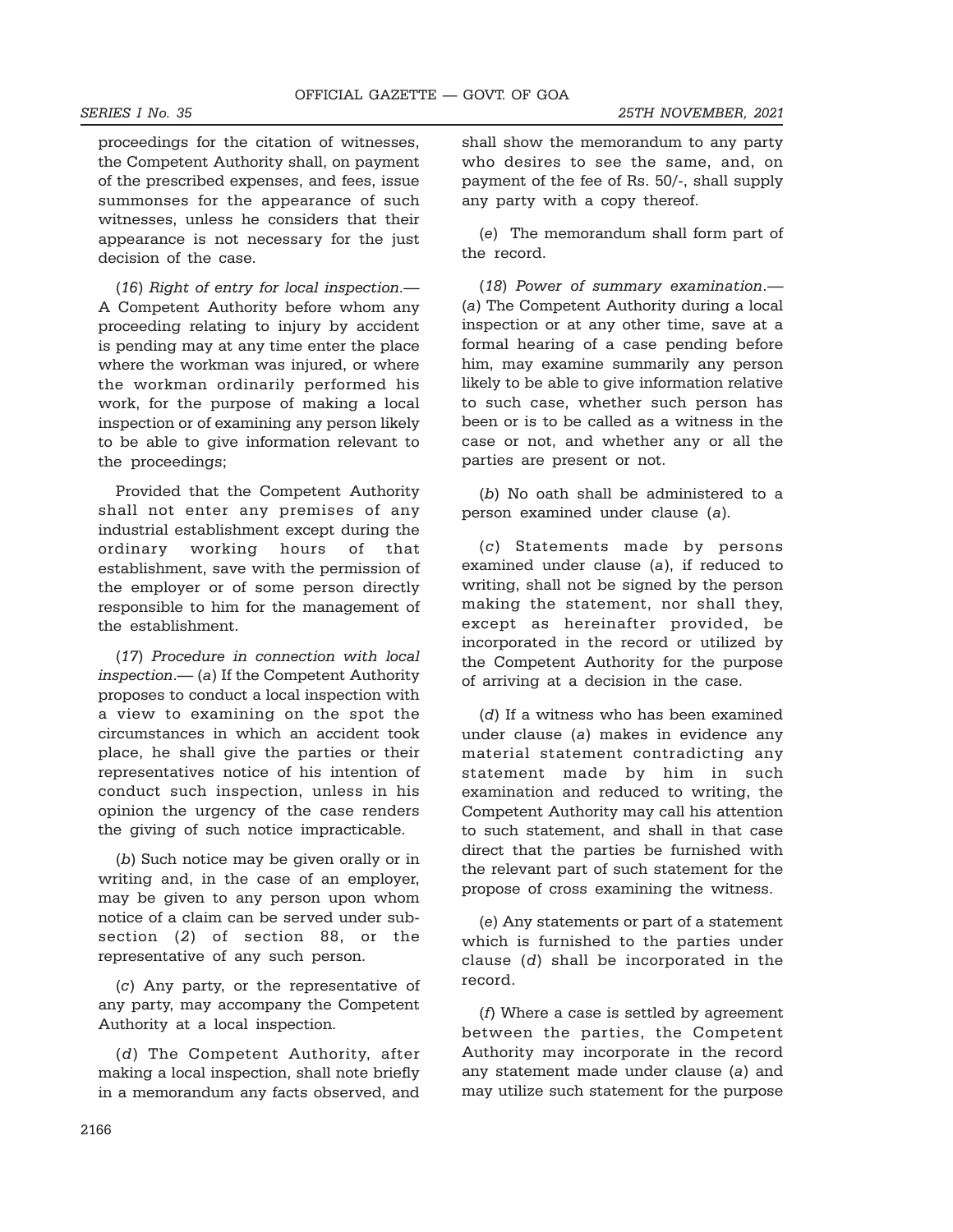of justifying his acceptance of or refusal to accept the agreement reached.

(19) Agreement to abide by Competent Authorities' decision.— (a) If a party states in writing his willingness to abide by the decision of the Competent Authority, the Competent Authority shall inquire whether the other party is willing to abide by his decision.

(b) If the other party agrees to abide by the Competent Authorities' decision, the fact of his agreement shall be recorded in writing and signed by him.

(c) If the other party does not agree to abide by the Competent Authorities decision the first party shall not remain under an obligation so to abide.

(20) Procedure where indemnity claimed under section  $85(2)$ . (a) Where the opposite party claims that if compensation is recovered against him he will be entitled under sub-section (2) of section 85 to be indemnified by a person not being a party to the case, he shall, when first called upon answer the application, present a notice of such claim to the Competent Authority accompanied by the fee of rupees one hundred and the Competent Authority shall thereupon issue notice to such person in Form-XX hereto.

(b) If any person served with a notice under clause (a) desires to contest the applicant's claim for compensation or the opposite party's claim to be indemnified, he shall appear before the Competent Authority on the date fixed for the hearing of the case or on any date to which the case may be adjourned and, if he so appears, shall have all the rights of a party to the proceedings, in default of so appearing he shall be deemed to admit the validity of any award made against the opposite party and to admit his own liability to indemnify the opposite party for any compensation recovered from him:

Provided that, if any person so served appear subsequently and satisfies the

Competent Authority that he was prevented by any sufficient cause from appearing, the Competent Authority shall offer giving notice to the aforesaid opposite party, hear such person and may set aside or vary any award made against such person under this rule and upon such terms as may be just.

(c) If any person served with a notice under clause (a) whether or not he desires to contest the applicant's claim for compensation or the opposite party's claim to be indemnified by a person standing to him in the relation of a contractor from whom the workman could have recovered compensation, he shall on or before the date fixed in the notice under clause (a) present a notice of such claim to the Competent Authority accompanied by the fee or rupees one hundred and the Competent Authority shall thereupon issue notice to such person in Form XXI hereto.

(d) If any person served with a notice under clause (c) desires to contest the applicant's claim for compensation, or the claim under clause (c) to be indemnified, he shall appear before the Competent Authority on the date fixed in the notice in Form-XXI or on any date to which the case may be adjourned and, if he so appears, shall have all the right of a party to the proceedings in default of so appearing he shall be deemed to admit the validity of any award made against the original opposite party or the person served with a notice under clause (a) and to admit his own liability to indemnify the party against whom such award is made for any compensation recovered from him:

Provided that, if any person so served appears subsequently and satisfied the Competent Authority that he was prevented by any sufficient cause from appearing, the Competent Authority shall, after giving notice to all parties on the record, hear such person, and may set aside or vary any award made against such person under this rule upon such terms as may be just.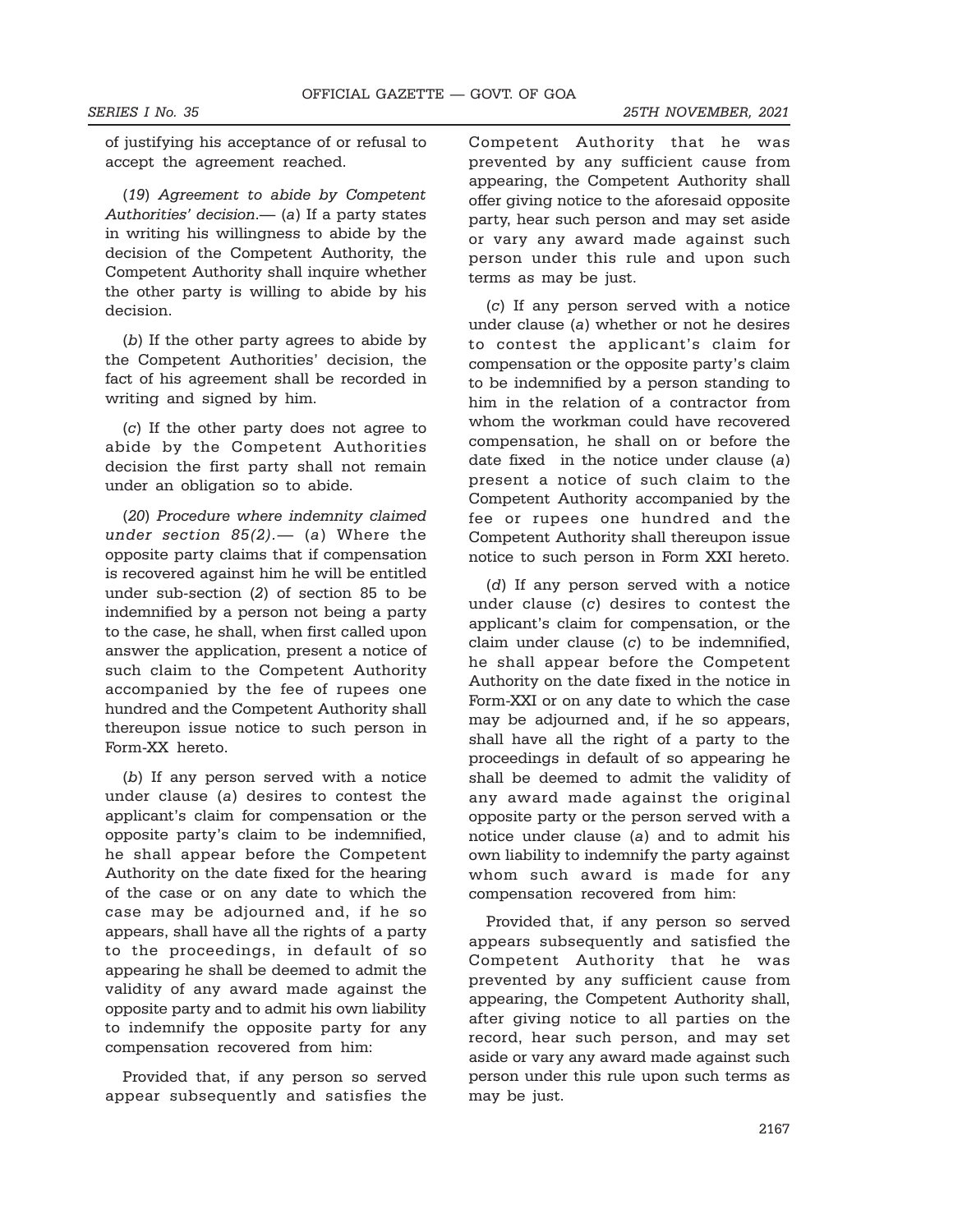(e) In any proceedings in which a notice has been served on any person under clause (a) or clause (c) the Competent Authority shall, if he awards compensation, record in his judgment a finding in respect of each of such persons, whether he is or is not liable to indemnify any of the opposite parties, and shall specify the party, if any whom he is liable to indemnify.

(21) Procedure in connected cases.— (a) Where two or more cases pending before a Competent Authority arise out of the same accident, and any issue involved is common to two or more such cases, such cases may, so far as the evidence bearing on such issue is concerned, be heard simultaneously.

(b) Where action is taken under clause (a) the evidence bearing on the common issue or issues shall be recorded on the record of one case, and the Competent Authority shall certify under his hand on the record on any such other case, the extent to which the evidence so recorded applied to such other case, and the fact that the parties to such other case had the opportunity of being present, and if they were present, of cross-examining the witnesses.

(22) Certain provisions of Code of Civil Procedure, 1908 (Act No. 5 of 1908), to apply.— Save as otherwise expressly provided in the Code or these Rules the following provision of the First Schedule to the Code of Civil Procedure, 1908, namely those contained in Order V, rules 9 to 13 and 15 to 30; Order IX; Order XIII rules 3 to 10; Order XVI rules 2 to 21; Order XVII; and Order XXIII rules 1 and 2; shall apply to proceedings before Competent Authority, in so far as they may be applicable thereto:

Provided that—

(a) For the purpose of facilitating the application of the said provisions, the Competent Authority may construe them with such alterations not affecting the

substance as may be necessary or propose to adapt them to the matter before him;

(b) The Competent Authority may for sufficient reasons, proceed otherwise than in accordance with the said provisions if he is satisfied that the interests of the parties will not thereby be prejudiced.

(23) Provision regarding signature of forms.— Any form other than a receipt for compensation, which is by these rules required to be signed by a Commissioner may be signed under his direction and on his behalf by any officer subordinate to him appointed by him in writing for this purpose.

(24) Apportionment of compensation among dependants.— The provisions of this Part, except those contained in subrules  $(8)$ ,  $(9)$  and  $(20)$  shall, a far as may be, apply in the case of any proceedings relating to the apportionment of compensation among the dependants of a deceased workman.

42. Time-limit for disposal of application and cost incidental to the proceedings.— The competent authority shall dispose the application within six months from the date of receiving the application.

 $(i)$  Incidental Costs— $(i)$  Any party to the dispute who desires to get certified copies of decision, decree or other document, may get the same on payment of cost at the following rate, namely:—

(a) the cost for a copy of any document or record or statement or order or decree shall be rupees hundred per copy.

(b) the cost of service or summons or notices or expenses of witnesses or the cost payable in respect of any of the matter not referred above shall be such amount as may be ordered in each case by the competent authority.

(c) the competent authority may, whenever it finds either on application of applicant or otherwise that the applicant is unable to pay the costs, it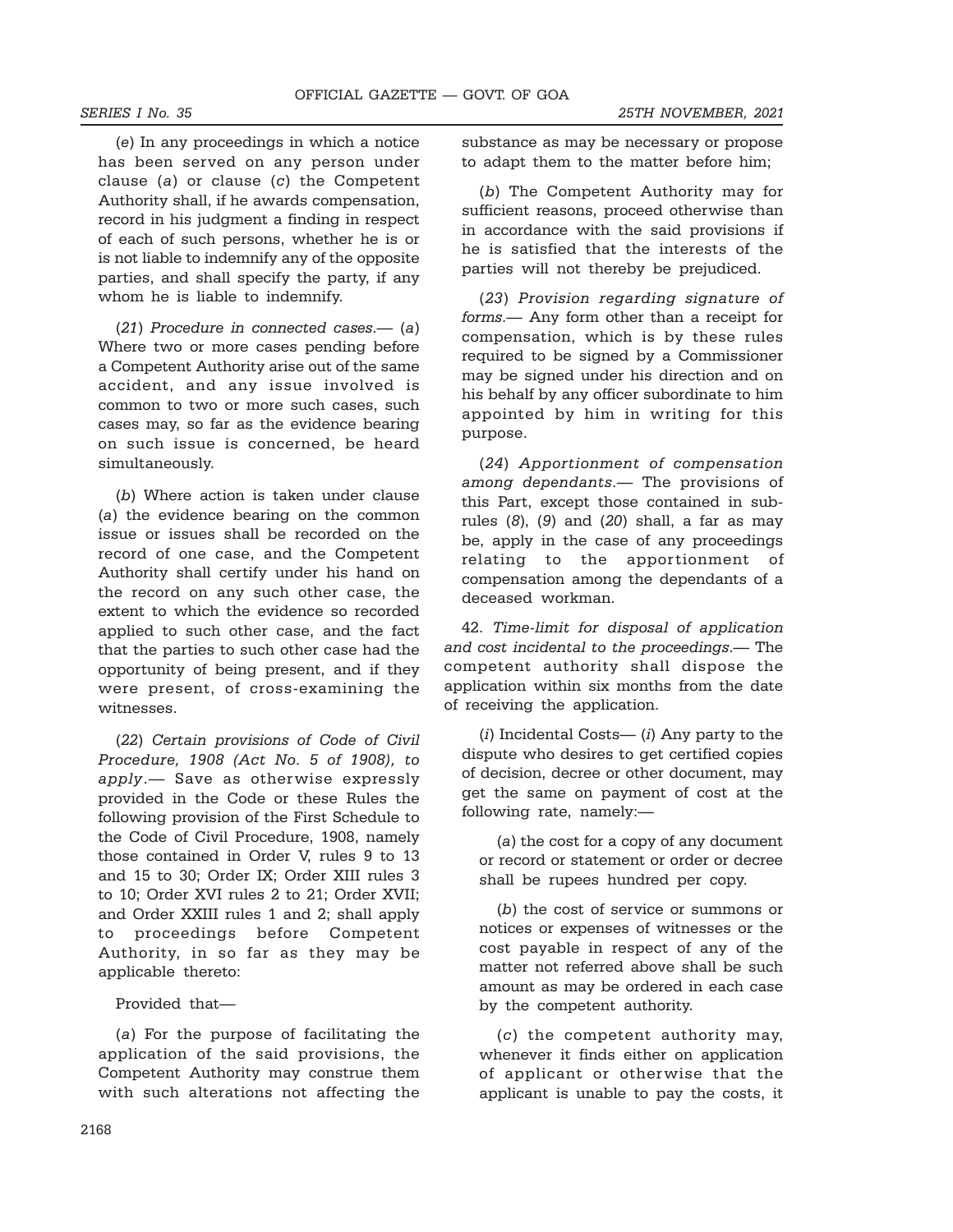may exempt the applicant from the payment of cost.

(ii) Any person who is not a party to dispute, may get the certified copy of decision, decree or other document except the confidential document, on payment of fee as specified above.

43. Time limit to pay the amount of cess.— (1) The cess levied under sub-section (1) of section 100 shall be paid by an employer, within thirty days of the completion of the construction project or within thirty days of the date on which assessment of cess payable is finished; whichever is earlier, to the cess collector.

(2) where the duration of the project or construction work exceeds one year, cess shall be paid within thirty days of completion of one year from the date of commencement of work and every year thereafter at the notified rates on the cost of construction incurred during the relevant period.

(3) where the levy of cess pertains to building and other construction work of a Government or of a public sector undertaking, such Government or the Public Sector Undertaking shall deduct or cause to be deducted the cess payable at the notified rate from the bill paid for such works.

(4) where the approval of the construction work by a local authority is required, every application for such approval shall be accompanied by a cross demand draft in favour of the Board and payable at the station at which the Board is located for an amount of cess payable at the notified rate on the estimated cost of construction:

Provided that if the duration of the project is likely to exceed one year, the demand draft may be for the amount of cess payable on cost of construction estimated to be incurred during one year from the date of commencement and further payment of cess due shall be made as per the provisions of sub-rule (2).

(5) An employer may pay in advance an amount of cess calculated on the basis of the estimated cost of construction alongwith the notice of the commencement of the work by a crossed demand draft in favour of the Board and payable at the station at which the Board is located:

Provided that if the duration of the project is likely to exceed one year, the demand draft may be for the amount of cess payable on cost of construction estimated to be incurred during one year from the date of such commencement and further payment of cess due shall be made as per the provisions of sub-rule (2).

(6) Advance cess paid under sub-rule (3), (4) and (5), shall be adjusted in the final assessment made by the Assessing officer.

44. Fees for appeal.- An appeal preferred under sub-section (1) of section 105 shall be accompanied by non-refundable fee equivalent to half percent, but not exceeding rupees twenty five thousand of the amount in dispute or penalty or both, as the case may be, under such appeal.

45. Conditions and manner of writing off irrecoverable dues.— Where the Goa Unorganized Workers Social Security Board or The Goa Building and other Construction Workers Welfare Board is of the opinion that the amount of contribution, cess, interest and damages due to the Board has become irrecoverable, the Board or any other officer authorised by it in this behalf, may sanction the writing off of the said amount, subject to the following conditions, namely:—

(1) if the establishment has been closed for more than five years and the whereabouts of the employer cannot be ascertained, despite all possible efforts; or

(2) decree obtained by the Board could not be executed successfully for want of sufficient assets of the defaulting employer; or

(3) claim for contribution is not fully complied with by—

(a) the Official Liquidator in the event of factories or establishments having gone into liquidation; or

2169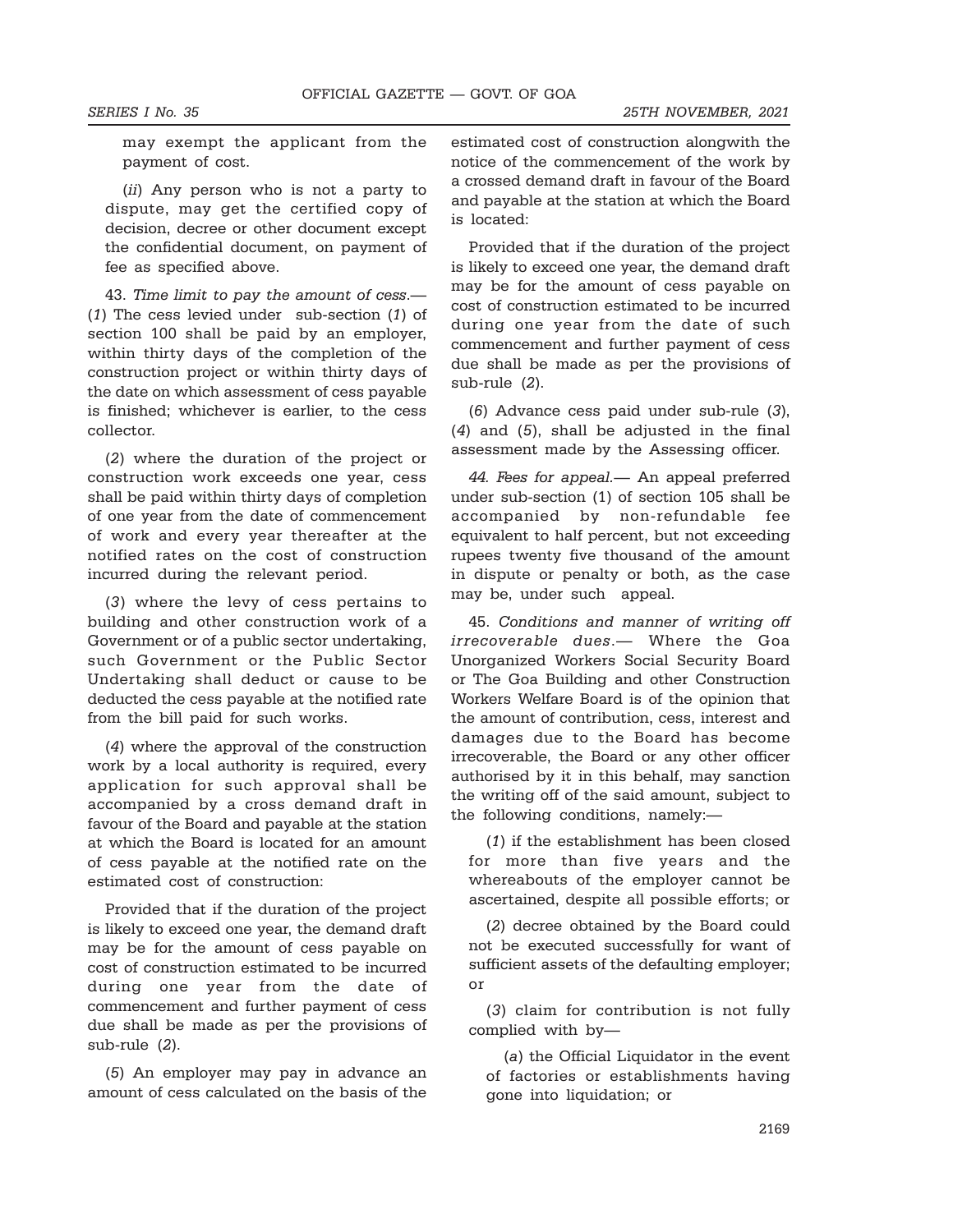(b) in the event of factories or establishment being Nationalised or taken over by the Government.

46. Maintenance of records, registers, returns, etc.—  $(1)(a)$  The employer of every establishment in which women are employed shall prepare and maintain a register of women employees in Form XXII electronically or in hard copy and shall enter therein particulars of all women workers in the establishment and the same shall always be available for inspection by the authority notified or by the Inspector-cum-Facilitator.

(b) The employer may enter in the register of women employees such other particulars as may be required for any other purpose of the Code.

(2) (a) Records.— The records to be maintained for the purposes of Chapters of the Code and the rules framed thereunder shall be preserved for a period of three years from the date of their preparation.

(b) The employer of every establishment in which employees are employed, shall prepare and maintain record and registers as per the record and registers to be maintained under the Code on Wages, 2019 (Central Act 29 of 2019) and the rules framed thereunder.

(3) Annual returns.— (a) The employer to which the provisions of the Code applies, on or before the 1st day of February in each year, upload a unified annual return in Form XXIII hereto online on the web portal of the Labour Department of the Government of Goa, giving information as to the particulars specified, in respect of the preceding year:

Provided that during inspection, the Inspector-cum-Facilitator may require the production of records, register and other documents maintained in electronic form or otherwise.

Explanation.—  $(a)$  For the purposes of this sub-rule, the expression "electronic form" shall have the same meaning as assigned to it in clause (r) of section 2 of the Information Technology Act, 2000 (Central Act 21 of 2000).

(b) If the employer to which the Code applies, sells, abandons or discontinues the working of the establishment, he shall, within one month of the date of such sale or abandonment or four months of the date of such discontinuance, as the case may be, upload online, on the web portal of the Labour Department of the Government of Goa, a further unified return in Form XXIII hereto in respect of the period between the end of the preceding year and the date of the sale, abandonment or discontinuance.

47. Form and manner of application for compounding of an offence.— (1) The officer authorized by the Government by notification for the purposes of compounding of offence under sub-section (1) of section 138 shall issue electronically or otherwise by Registered Post a compounding notice in Form XXIV hereto for the offences which are compoundable under section 138.

(2) The person so noticed may apply in Part III of Form XXIV hereto to the officer electronically or otherwise and deposit the entire compounding amount by electronic transfer or otherwise, within fifteen days of the receipt of the notice.

(3) The Compounding Officer shall issue a composition certificate in Part IV of Form XXIV within ten days of receipt of the composition amount, to such person from whom such amount has been received in satisfaction of the composition notice.

(4) If a person so noticed fails to deposit the composition amount within the time, the prosecution shall be instituted before the competent court for the offence in respect of which the compounding notice was issued, against such person.

(5) The court may compound any compoundable offence at any time after filing of a complaint under section 138 of the Code.

(6) The provisions of section 320 of the Code of Criminal Procedure, 1973 (Central Act, 20 of 1974) shall apply to such compositions.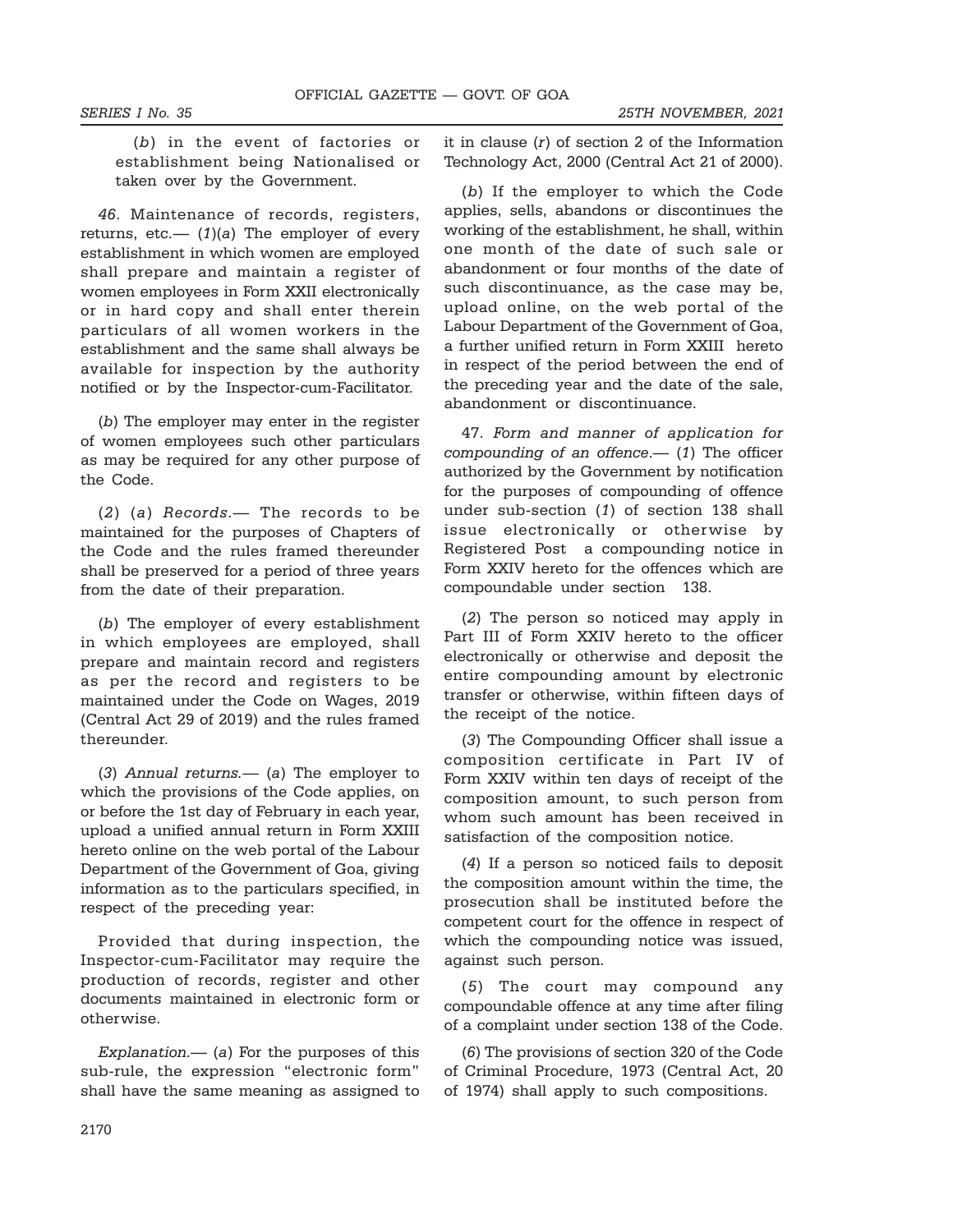FORM-I

# $[(See rule 16(1), (3) and (4)]$ Nomination/Fresh Nomination/Modification of Nomination (Strike out the words not applicable)

To …………………………………….

…………………………………………………

…………………………………………

(Give here name or description of the establishment with full address)

I, Shri/Shrimati/Kumari ……………………………………………… (Name in full here) whose particulars are given in the statement below, hereby nominate the persons(s) mentioned below/have acquired a family within the meaning of clause (33) of section 2 of the Code on Social Security, 2020 (Central Act No. 36 of 2020) with effect from the ……………….. (date here) in the manner indicated below and therefore nominate afresh the person(s) mentioned below to receive the gratuity payable after my death as also the gratuity standing to my credit in the event of my death before that amount has become payable, or having become payable has not been paid and direct that the said amount of gratuity shall be paid in proportion indicated against the name(s) of the nominee(s).

Or

| given in the statement below, hereby give notice that the nomination filled by me on date |  |
|-------------------------------------------------------------------------------------------|--|
|                                                                                           |  |
| modified in the following manner (*Strike out unnecessary portion).                       |  |

- 2. I hereby certify that the persons(s) mentioned is/are a member(s) of my family within the meaning of clause (33) of section 2 of the Code on Social Security, 2020 (Central Act No. 36 of 2020).
- 3. I hereby declare that I have no family within the meaning of clause (33) of section 2 of the said Code.
- 4. (a) My father/mother/parents is/are not dependent on me.

(b) My husband's father/mother/parents is/are not dependent on my husband.

- 5. I have excluded my husband from my family by a notice dated the ……………….. to the competent authority in terms of clause (33) of section 2 of the said Code.
- 6. Nomination made herein invalidates my previous nomination.

#### Nominee(s)

| Sr.<br>No. | Name in full with full<br>address of nominee(s) | Relationship with the<br>employee | Age of nominee | Proportion by which the<br>gratuity will be shared |
|------------|-------------------------------------------------|-----------------------------------|----------------|----------------------------------------------------|
|            |                                                 |                                   |                |                                                    |
| 2.         | 2.                                              |                                   |                |                                                    |
| 3.         | 3.                                              |                                   |                |                                                    |
|            | So on                                           |                                   |                |                                                    |

#### Manner of acquiring a "Family"

(Here give details as to how a family was acquired, i.e., whether by marriage or parents being rendered dependent or through other process like adoption.

**Statement** 

- (1) Name of employee in full
- (2) Sex
- (3) Religion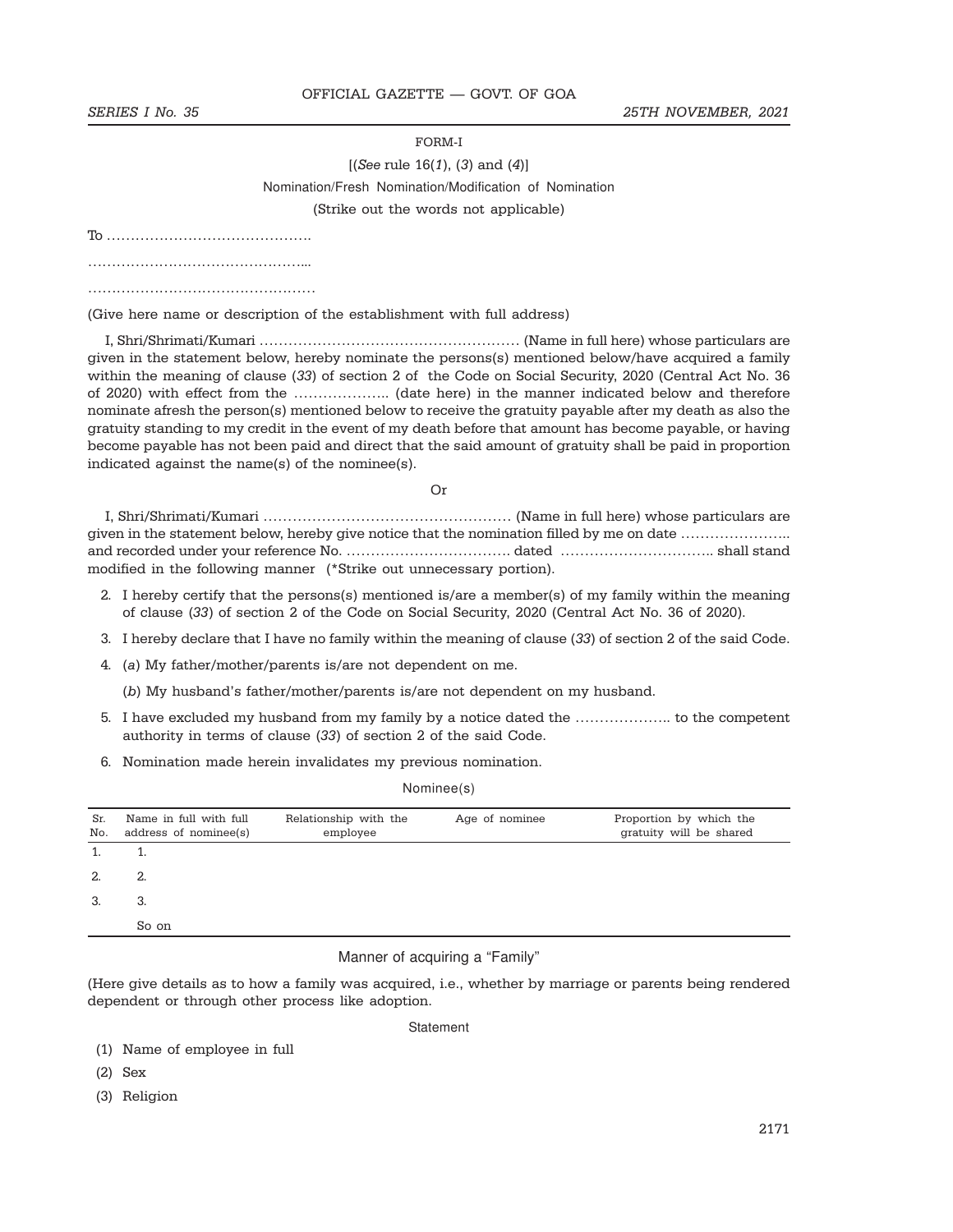SERIES I No. 35 25TH NOVEMBER, 2021

|  | (4) Whether unmarried/married/widow/widower |  |  |
|--|---------------------------------------------|--|--|

(5) Department/Branch/Section where employed

(6) Post held with Ticket No. or Serial No., if any

(7) Date of appointment

(8) Permanent address:

Village ………………………. Thana ……………………….. Sub-division ……………………. Post-Office ……………………………… Pin-code ……………….. District …………………………. State ……………………………. E-mail …………………………. ID ……………………………… Mobile ……………………

Place:

Date: Signature/Thumb-impression of Employee.

Certificate by the Employer

Certified that the particulars of the above nomination have been verified and recorded in this establishment.

Employer's reference No. \_\_\_\_\_ if any

 Signature of the employer/officer authorized/designation Name and address of the Establishment or rubber stamp thereof.

Acknowledgement by the Employee

Received the duplicate copy of nomination in Form-I filed by me and duly certified by the employer.

Date : Signature of the Employee  $\sim$  Signature of the Employee

# $\overline{\phantom{a}}$ FORM-II

 $[(See rule 17(1), (2), (3)]$ 

Application for Gratuity by an Employee/Nominee/Legal Heir (Strike out the words not applicable)

To …………………………………

.…………………………………….

(Give here name or description of the establishment will full address)

Sir/Madam

I, ……………………..(name of employee/nominee/legal heir)/nominee of late ………………………. (Name of the employee)/as a legal heir of late …………………………….. (Name of the employee), beg to apply for payment of gratuity to which I am entitled under sub-section (1) of section 53 of the Code on Social Security, 2020 (Central Act No. 36 of 2020) on account of—

- (a) My superannuation/retirement/resignation after completion of not less than five years of continuous service/total disablement due to accident/total disablement due to disease/on termination of contract period under fixed term employment with effect from the ……………………….. or;
- (b) Death of the aforesaid employee while in service/superannuation on ……………………….. after completion of …………………. years of service/total disablement of the aforesaid employee due to accident or disease while in service with effect from the ………………… or;
- (c) Death of aforesaid employee of your establishment which in service/superannuation on …………………………. (date) without making any nomination after completion of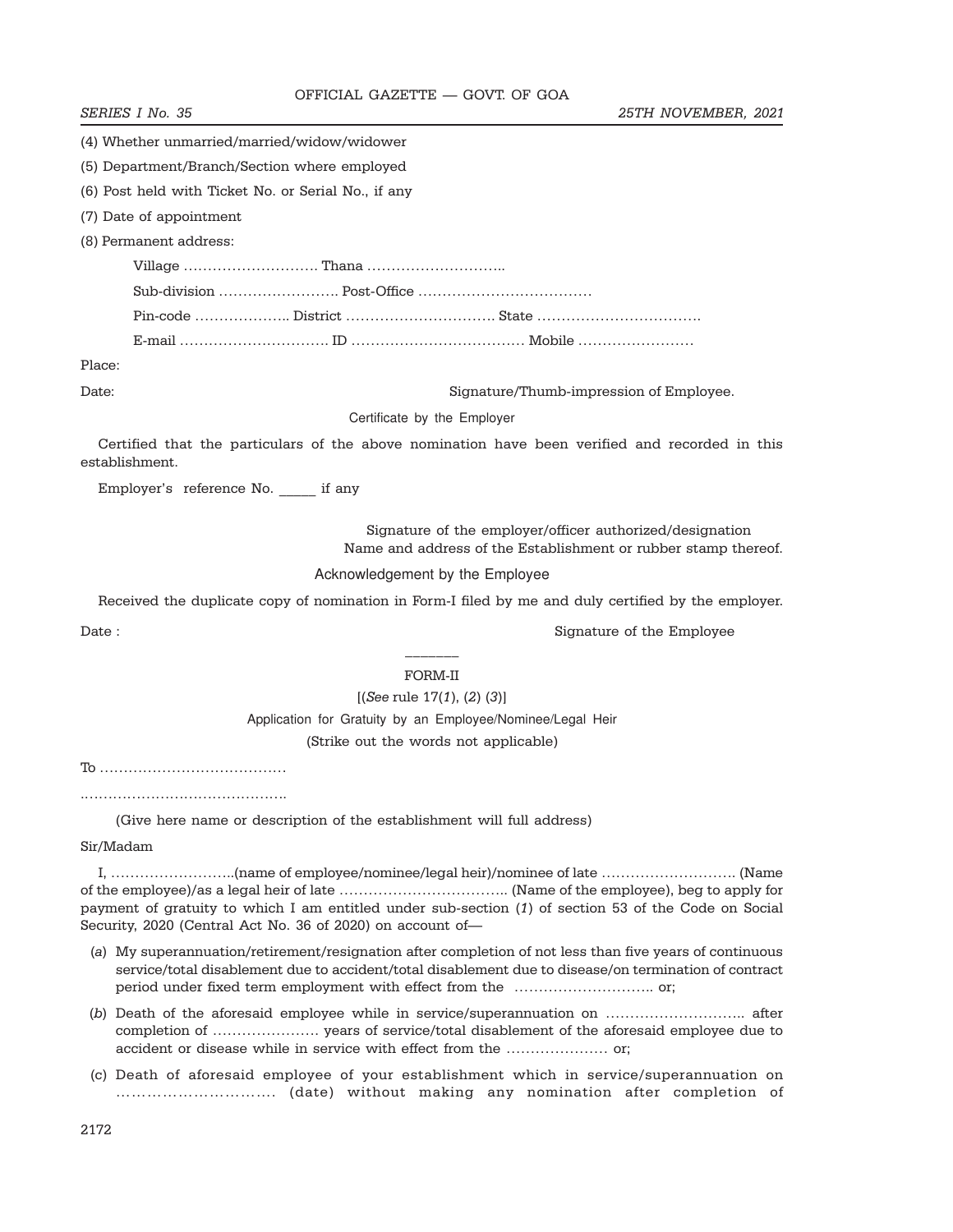……………………………….. years of service/total disablement of the said employee due to accident or disease while in service with effect from …………………………….

Necessary particulars relating to my appointment are given in the statement below.

- (1) Name of the employee in full (if the gratuity is claimed by an employee)
	- a. Marital status of employee (unmarried/married/widow/widower)
	- b. Address in full of employee

Or

- (2) Name of nominee/legal heir (if the gratuity is claimed by nominee/legal heir)
	- a. Name of Employee
	- b. Marital status of nominee/legal heir (unmarried/married/widow/widower)
	- c. Relationship of nominee/legal heir with the employee
	- d. Address in full of nominee/legal heir
	- e. Date of death and roof of death of the employee
	- f. Reference No. of recorded nomination if available
- (3) Department/Branch/Section where last employed
- (4) Post held by employee
- (5) Date of appointment
- (6) Date and cause of termination of service
- (7) Date of Death
- (8) Total period of service of the employee
- (9) Total wages last drawn by the employee
- (10) Total gratuity payable to the employee/share of gratuity claimed by a nominee/legal heir
- (11) Payment may please be made by demand draft/credit in my bank account No. ……..

Yours faithfully,

Signature/Thumb-impression of the applicant employee/nominee/legal heir.

Place:

Date:

 $\overline{\phantom{a}}$ FORM-III

 $[(See rule 18 (1) (a), (b) and (5)]$ Notice for Payment/Rejecting claim of Gratuity (Strike out the words not applicable)

To

………………………………………

…………………………………………

(Name and address of the applicant employee/nominee legal heir)

You are hereby informed that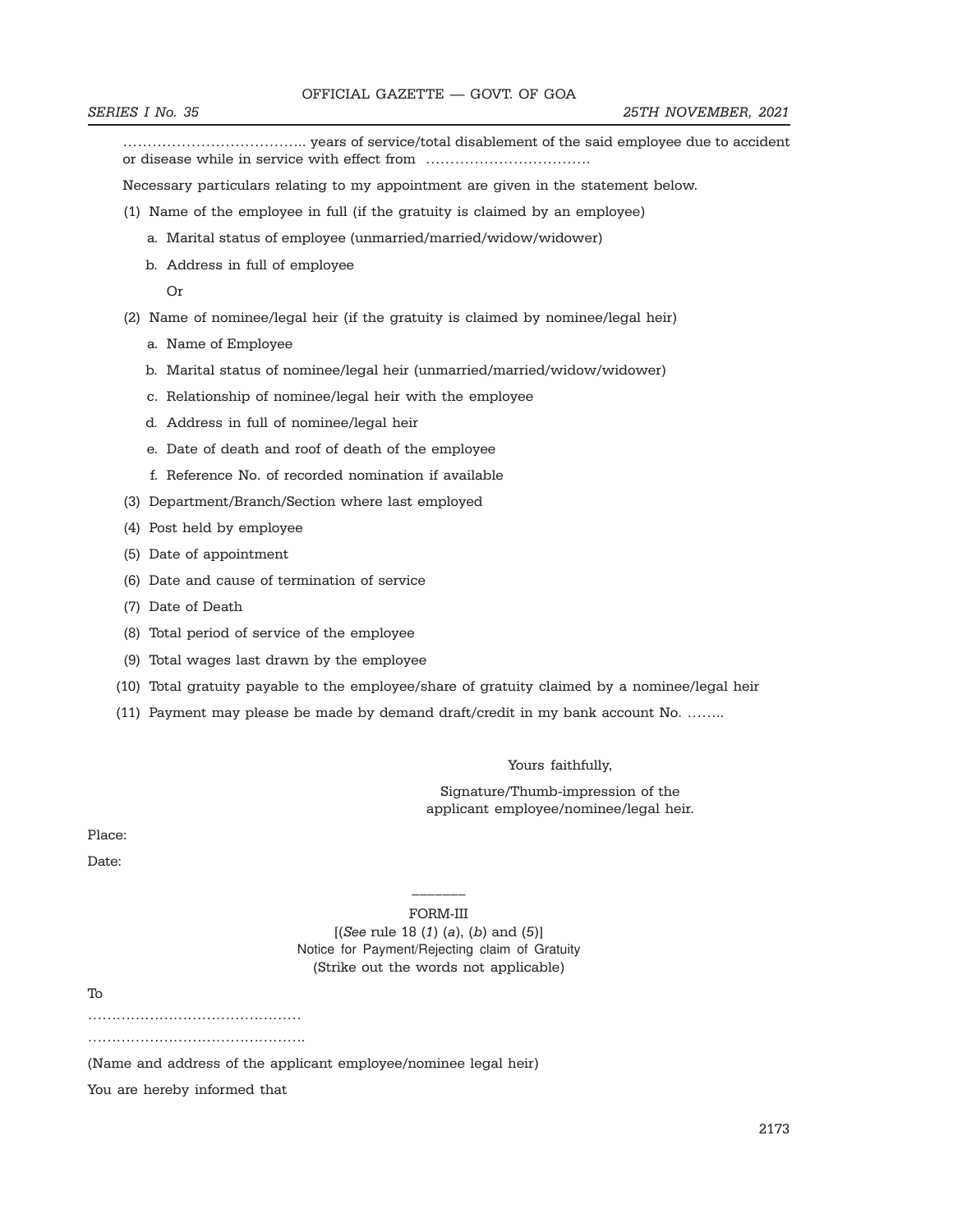(b) \* as required under clause (a) of sub-rule (1) of rule 22 the Code on Social Security (Goa) Rules, 2021 that a sum of Rs. ……….. (Rupees ……….) is payable to you as gratuity/as your share of gratuity in terms of nomination made by ……………………….. on ………………………………… and …………………………………… recorded in this …………………………. as a legal heir of …………………………… an employee of this establishment.

2. \* Please call at ………………………………………………….. on …………………. (Here specify place) ………………………….. (date) at ……………………….. (time) for collecting your payment of gratuity demand draft.

3. Amount payable shall be sent to you through demand draft or shall be credited in your bank account as desired by you.

4. Brief statement of calculation

Reasons (Here specify the reasons); or

- (a) Date of appointment
- (b) Date of termination/superannuation/resignation/disablement/death.
- (c) Total period of service of the employee concerned: ………………………………

Years ……………………. months.

rules is not admissible for the reasons stated below:

- (d) Wages last drawn:
- (e) Proportion of the admissible gratuity payable in terms of nomination/as a legal heir:
- (f) Amount payable:

\*Strike out para, if, not applicable

Place:

Date:

#### Signature of the Employer/ Authorized officer

### Name or description of establishment or rubber stamp thereof.

Copy to: The Competent Authority in case of denial of gratuity.

# $\overline{\phantom{a}}$ FORM-IV

 $[(See rule 20(1)(c)]$ Application for Direction Before the Competent Authority for Chapter-V under the Code on Social Security, 2020

Application No. Date:

#### BETWEEN

(Name in full of the applicant with full address)

AND

(Name in full of the employer concerned with full address)

## OFFICIAL GAZETTE — GOVT. OF GOA

(a) \*as required under clause (b) of sub-rule (1) of rule 22 of the Code on Social Security (Goa) Rules, 2021, that your claim for payments of gratuity as indicated on your application in Form-II under the said

#### SERIES I No. 35 25TH NOVEMBER, 2021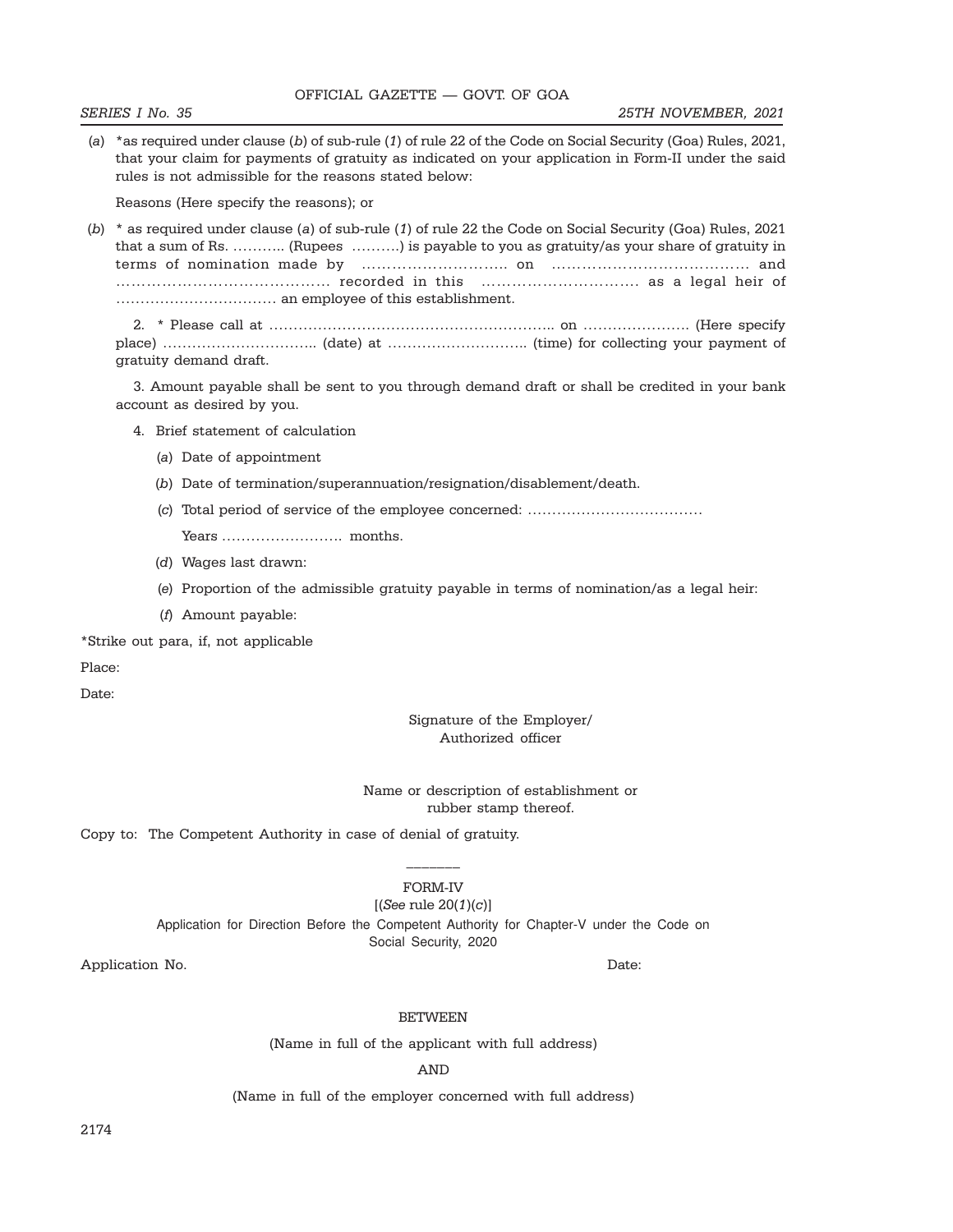#### SERIES I No. 35 25TH NOVEMBER, 2021

The applicant is an employee of the above-mentioned employer/a nominee of late …………………………………..an employee of the above-mentioned employer/a legal heir of late ………………………….. and employee of the abovementioned employer, and is entitled to payment of gratuity under section 53 of the Code on Social Security, 2020 (Central Act, 36 of 2020) on account of his own/aforesaid employee' superannuation on ………………………………… (date)/ his own retirement/ aforesaid employees' resignation on ………………………….. (date) completion of ………………….. years of continuous service/his own/aforesaid employees' total disablement with effect from …………………………… (date) due to accident/disease death of aforesaid employee on ……………………………..

2. The applicant submitted an application under Rule ………………. of the Code on Social Security (Goa) Rules, 2021 on the ………….. but the above-mentioned employer refused to entertain it/issued a notice dated the ………………………. under clause ……………………….. of sub-rule of rule ………….. offering an amount of gratuity which is less than my due/issued a notice dated ………………… the under clause ……………. of sub-rule …………….. of rule …………………. rejecting my eligibility to payment of gratuity. The duplicate copy of the said notice is enclosed.

3. The applicant submits that there is a dispute on the matter (specify the dispute).

4. The applicant furnishes the necessary particulars in the annexure hereto and prays that the Competent Authority may be pleased to determine the amount of gratuity payable to the petitioner and direct the above-mentioned employer to pay the same to the petitioner.

5. The applicant declare that the particulars furnished in the annexure hereto are true to correct to the best of his knowledge and belief.

Date:

Signature/Thumb impression of the applicant.

### ANNEXURE

- 1. Name in full of applicant with full address
- 2. Basis of claim (Death/Superannuation/Retirement/Resignation/Disablement of Employee/Completion of contract period under Fixed Term Employment)
- 3. Name and address in full of the employee
- 4. Marital status of the employee (unmarried/married/widow/widower)
- 5. Name and address in full of the employer
- 6. Department/Branch Section where the employee was last employed (if known)
- 7. Post held by the employee with Ticket or Sl. No., if any (if known)
- 8. Date of appointment of the employee (if known)
- 9. Date and cause of termination of service of the employee (Superannuation/retirement/resignation/ disablement/death/Completion of contract period under Fixed Term Employment)
- 10. Total period service by the employee
- 11. Wages last down by the employee
- 12. If the employee is dead, date and cause thereof
- 13. Evidence/witness in support of death of the employee
- 14. If a nominee, No. and date of recording of nomination with the employer
- 15. Evidence/witness in support of being a legal heir of a legal heir
- 16. Total gratuity payable to the employee (if known)
- 17. Percentage of gratuity payable to the applicant as nominee/legal heir
- 18. Amount of gratuity claimed by the applicant

Place:

Date:

Signature/Thumb impression of the applicant.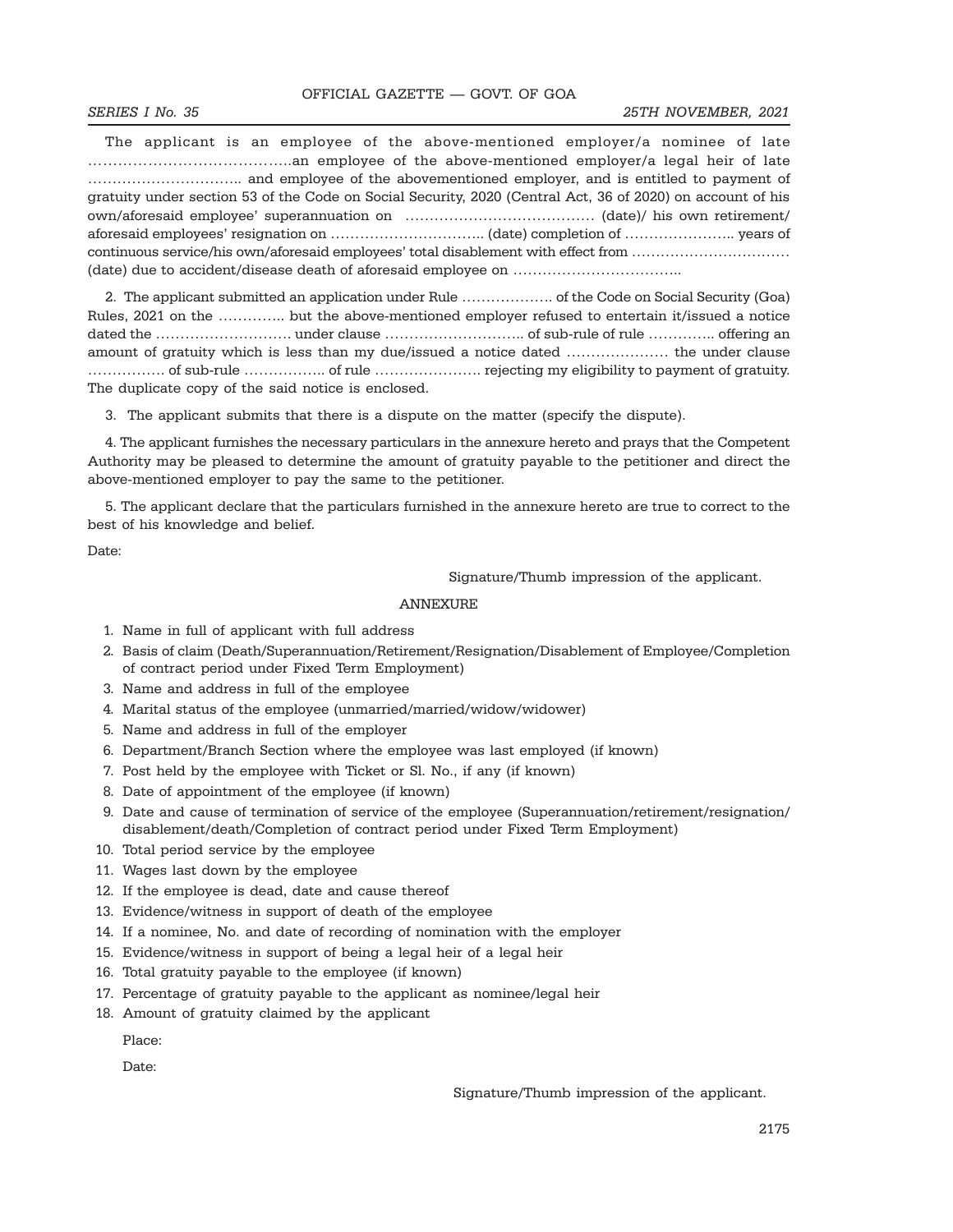### SERIES I No. 35 25TH NOVEMBER, 2021

## FORM-V  $[(See rule 21(1) and (24)]$ Notice for Appearance before the Competent Authority/Summon (Strike out the words not applicable)

To,

………………………………………….

(Name and address of the employer/applicant)

Whereas Shri …………………………………………………................... an employee under you/a nominee(s)/ legal heir(s) of Shri ………………………….. an employee under the above-mentioned employer, has/have filed an application under sub-rule (1) of rule 16 of the Code on Social Security (Goa) Rules, 2021 alleging that ………….

(A copy of the said application is enclosed, if, summon is issued then copy of application is not required)

Now, therefore, you are hereby called upon/summoned to appear before the Competent Authority at ……………………….. (place) either personally or through a person duly authorized in this behalf for the purpose of answering all material questions relating to the application on the …….. day of …….. 20 …… at ……… 'O' clock in the forenoon/afternoon in support of/to answer the allegation; and as the day fixed for your appearance is appointed for final disposal of the application, you must be prepared to produce on that day all the witnesses upon whose evidence, and the documents upon which you intend to rely in support of your allegation/defence.

Take notice that in default of your appearance on the day before-mentioned, the application will be dismissed/heard and determined in your absence.

Whereas your attendance is required to give evidence/you are required to produce the documents mentioned in this list below, on behalf of ……… in the case arising out of the claim for gratuity by …… Form …………. and referred to this Authority by an application under section 56 of the Code and Social Security, 2020 (Central Act 36 of 2020) you are hereby summoned to appear personally before this Authority on the ………. Day of ………20………. at 'O'clock in the forenoon/afternoon and to bring with you (or to send to this Authority) the said documents.

List of documents—

1.

2.

3. so on

Given under my hand and seal, this ………… day of ……………… 20………

Competent Authority

Under the Code on Social Security Code, 2020 (Central Act 36 of 2020)

Note:

- 1. Strike out the words and paragraphs not applicable.
- 2. The portion not applicable to be deleted.
- 3. The summons shall be issued in duplicate. The duplicate is to be signed and returned by the persons served before the date fixed.
- 4. In case the summons is issued only for producing a document and not to given evidence it will be sufficient compliance to the summons if the documents are caused to be produced before the Competent Authority on the day and hour fixed for the purpose.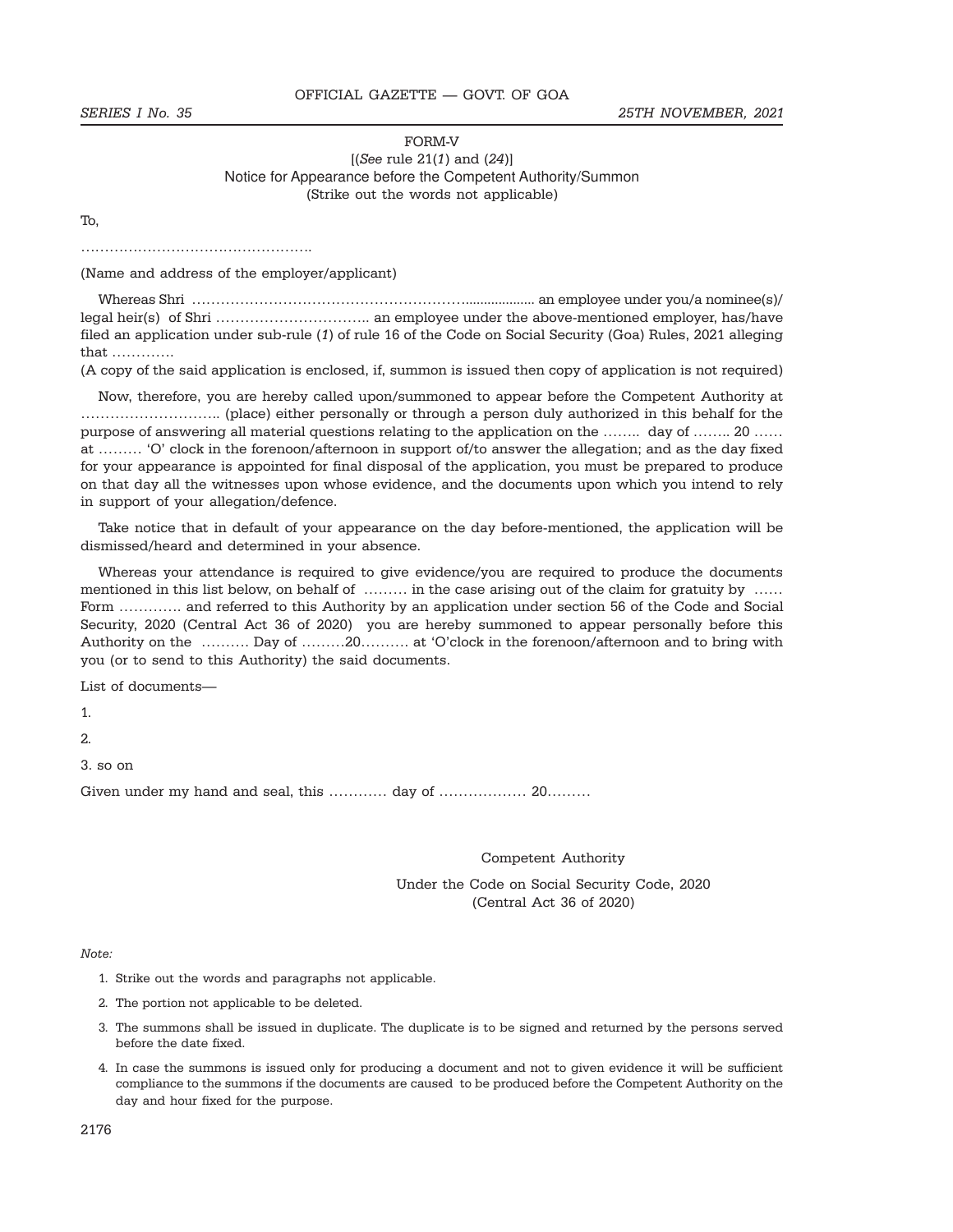#### FORM-VI

### $[(See rule 27 and 28(8)]$ Notice of Order for payment of Gratuity as Determined by Competent/Appellate Authority (Strike out the words not applicable)

### To,

(Name and address of employer)

| (address) under you/a nominee(s)/legal intervals and continuum control of the control of the control of the control of the control of the control of the control of the control of the control of the control of the control o |  |
|--------------------------------------------------------------------------------------------------------------------------------------------------------------------------------------------------------------------------------|--|
|                                                                                                                                                                                                                                |  |
| under section 56 of the Code on Social Security, 2020 (Central Act 36 of 2020), before me; or                                                                                                                                  |  |

Whereas a notice was given to you on ……………………. requiring you to make payment of Rs. ………………………. to Shri/Smt./Kumari ……………………………………… as gratuity under the Code on Social Security, 2020.

2. And whereas the application was heard in your presence on ……………. and after the hearing have come to the finding that the said Shri/Smt./Kumari …………………………………… is entitled to a payment of Rs. …………………………………… as gratuity under the Code on Social Security, 2020 (Central Act 36 of 2020); or

Whereas you/the applicant went in appeal before the appellate authority, who has decided that an amount of Rs. ……………. is due to be paid to Shri/Smt./Kumari …………………… as gratuity due under the Code on Social Security, 2020 (Central Act 36 of 2020);

Now, therefore, I hereby direct you to pay the said sum of Rs. ………………………. to Shri/Smt./Kumari …………………………. within thirty days of the receipt of this notice with an intimation thereof to me.

Given under my hand and seal, this …………………… day of ………………………. 20 …….

Competent Authority Under the Code on Social Security Code, 2020 (Central Act 36 of 2020)

### Copy to:

1. The Applicant- He is advised to contact the employer for collecting payment.

2. The Appellate Authority if applicable.

# $\frac{1}{2}$ FORM-VII

[See rule 29]

Application for Recovery of Gratuity

Before the Competent Authority under the Social Security Code, 2020 (Central Act 36 of 2020).

Application No. Date:

BETWEEN

(Name in full of the applicant with full address)

AND

(Name in full of the employer/Trust/Insurer concerned with full address)

1. The applicant is an employee of the above-mentioned employer/a nominee of late …………………………………..an employee of the above-mentioned employer/a legal heir of late ………………………….. and employee of the abovementioned employer, and you were pleased to direct the said employer in your notice dated the ………………………………….. under rule 26 or rule 27 of Social Security (Goa) Rules, 2021 for payment of a sum of Rs. ………………………….. as gratuity payable under the Code on Social Security, 2020.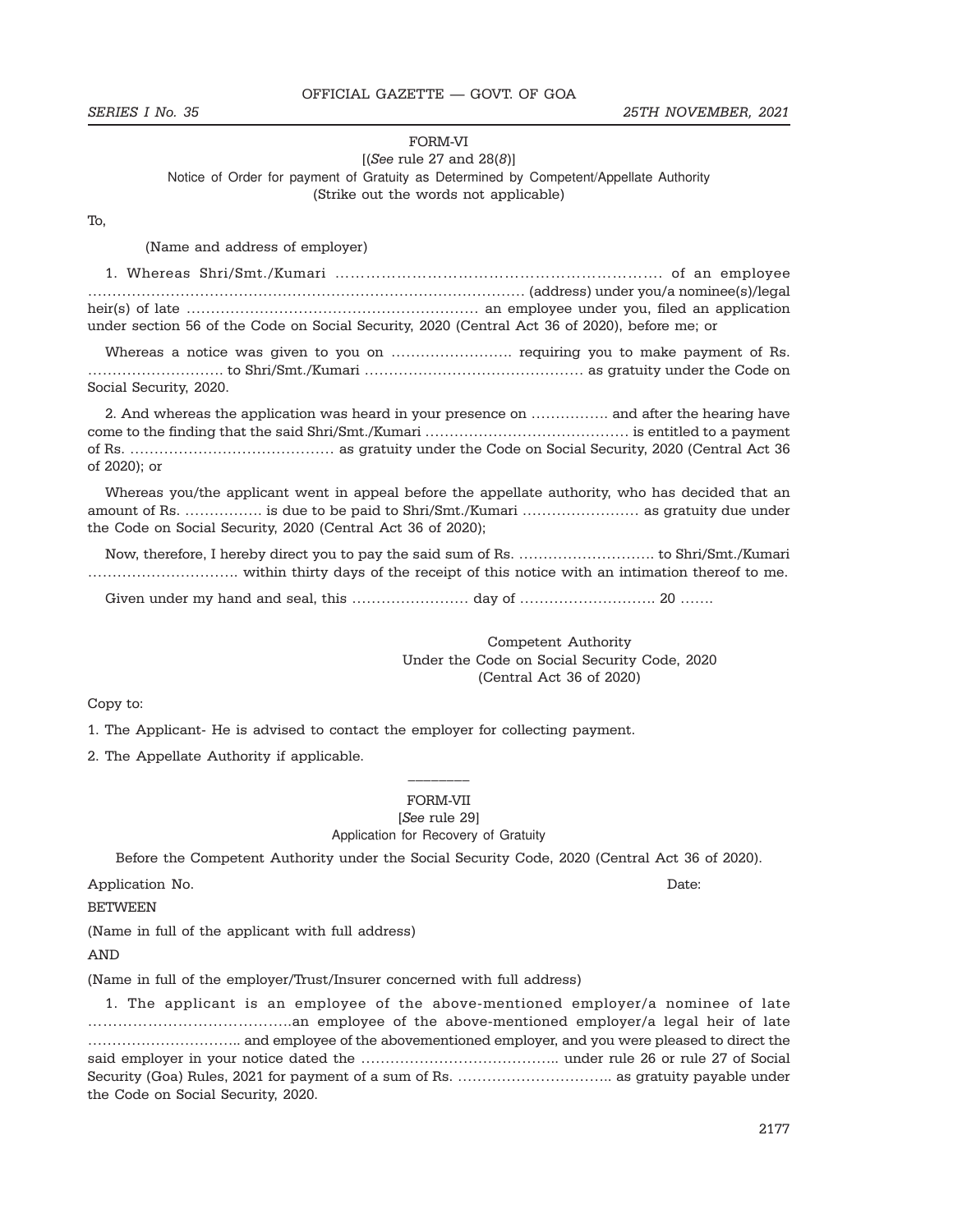2. The applicant submits that the said employer failed to pay the said amount of gratuity to me as directed by you although I approached him for payment.

3. The applicant therefore prays that a certificate may be issued under section 129 of the Code for recovery of the said sum of Rs. …………………………………………….. due to me as gratuity in terms of your direction.

Signature/Thumb-impression of applicant.

Place:

Date:

Note:- Strike out the words not applicable.

## FORM-VIII  $[See rule 31(1)]$ Complaint to the Inspector-cum-Facilitator

To,

The Inspector-cum-Facilitator,

(Under the Code on Social Security, 2020 (Central Act 36 of 2020).

Sir,

I ………… (Name of woman) employed in ………… (name and full address of the establishment) or I ……………… (name), a person nominated under section 62 by or a legal representative of …………. (name of woman) employed in …………. (name and full address of the establishment) having fulfilled the conditions laid down in the Code on Social Security, 2020 (Central Act 36 of 2020) and the Rules thereunder, am entitled to Rs. ……. being maternity benefit and/or Rs. …… being the medical bonus and/or Rs. …… being wages for leave due under section 65 but the same has been improperly withheld by the employer/ discharged or dismissed during or on account of her absence from work in accordance with the provisions of this Chapter VI of Code on Social Security, 2020 (Central Act 36 of 2020).

You are therefore requested, to direct the employer to pay the amount to me/to set aside the discharge or dismissal done by the employer.

> Signature or thumb impression of the Woman/ Nominee/Legal representative.

Date …………………

Signature of an Attester in case the woman/ nominee/legal representative is unable to sign and affixes thumb impression.

Full address of the women/nominee/legal representative.

FORM-IX Appeal [See Rule 32(2)]

\_\_\_\_\_\_\_\_

To,

The Authority

(Appointed under the Code on Social Security, 2020) (Central Act 36 of 2020)

…………………………………………… (Address)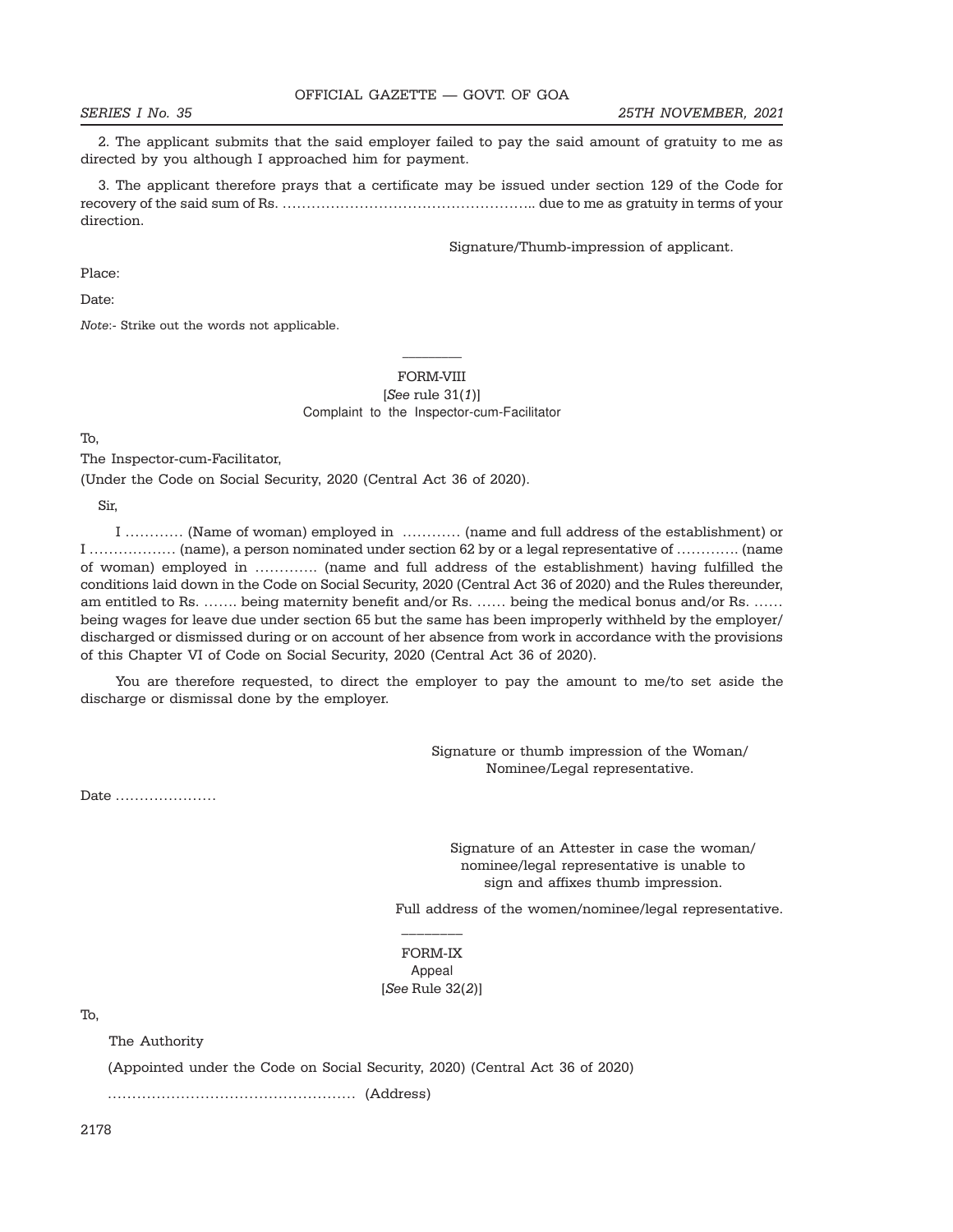Sir,

I …………………, the undersigned, woman employee of ………… (name and full address of the establishment).

\*Feel aggrieved by the order of Inspector-cum-Facilitator under sub-section (2) of section 72 for the reasons attached hereto, prefer this appeal under sub-section (2) of section 68 and request that the said employer be ordered to pay the above mentioned amount to me. A copy of the order of Inspector-cum-Facilitator-cum-Facilitator in this behalf is enclosed; or

\*Shri ……………………, Inspector-cum-Facilitator, having directed under sub-section (2) of section 72 to pay the maternity benefit or other amount being ……………. (Nature of amount) to which ………………..(Name of woman) is said to be entitled/to set aside my discharge or dismissal during or on account of absence from work in accordance with the provisions of this Chapter VI of the Code on Social Security, 2020 (Central Act 36 of 2020) (Strike out unnecessary portion).

I prefer this appeal under sub-section (3) of section 72. In view of the facts mentioned in the memorandum attached hereto and other documents filed herewith it is submitted that the woman is not entitled to the maternity benefit or the said amount and hence the order of the Inspector-cum-Facilitator in the copy of which is enclosed, may be set aside.

\*Strike out unnecessary portion.

Signature or thumb impression of the Women/Aggrieved person

Date ……………………

…………………………………………….

Signature of an Attester in case the woman is not able to sign and affixes thumb impression.

Full address of the nominee/legal representative.

FORM-X [See rule 37] (Notice Book of the Accidents)

\_\_\_\_\_\_\_\_

(1) Name of the Establishment ………………………….

(2) Address of the Establishment …………………..

(3) Nature of Business …………………………….

(4) Date of Opening ………………………….

(5) Registration number if any ………………………….

(6) Name of the Employer/Occupier ………………………

| Serial | Date     | Short    | Name    | Whether  | Whether  | Whether     | Whether                           | Amount      | Amount                           | Date       |
|--------|----------|----------|---------|----------|----------|-------------|-----------------------------------|-------------|----------------------------------|------------|
| Number | of       | details  | of the  | accident | accident | accident    | accident                          |             | of compen- of compen- of payment |            |
|        | accident | of       | injured | resulted | resulted |             | resulted resulted in              |             | sation paid sation depo-         | or         |
|        |          | accident | person  | in death | in total | in          | temporary                         | to employee | sited to                         | deposit of |
|        |          |          |         |          |          |             | disablement impartial disablement | or his      | Competent                        | Compen-    |
|        |          |          |         |          |          | disablement |                                   | dependent   | Authority                        | sation     |
| 〔1〕    | (2)      | (3)      | (4)     | (5)      | (6)      | (7, 7)      | (8)                               | (9)         | (10                              | 11)        |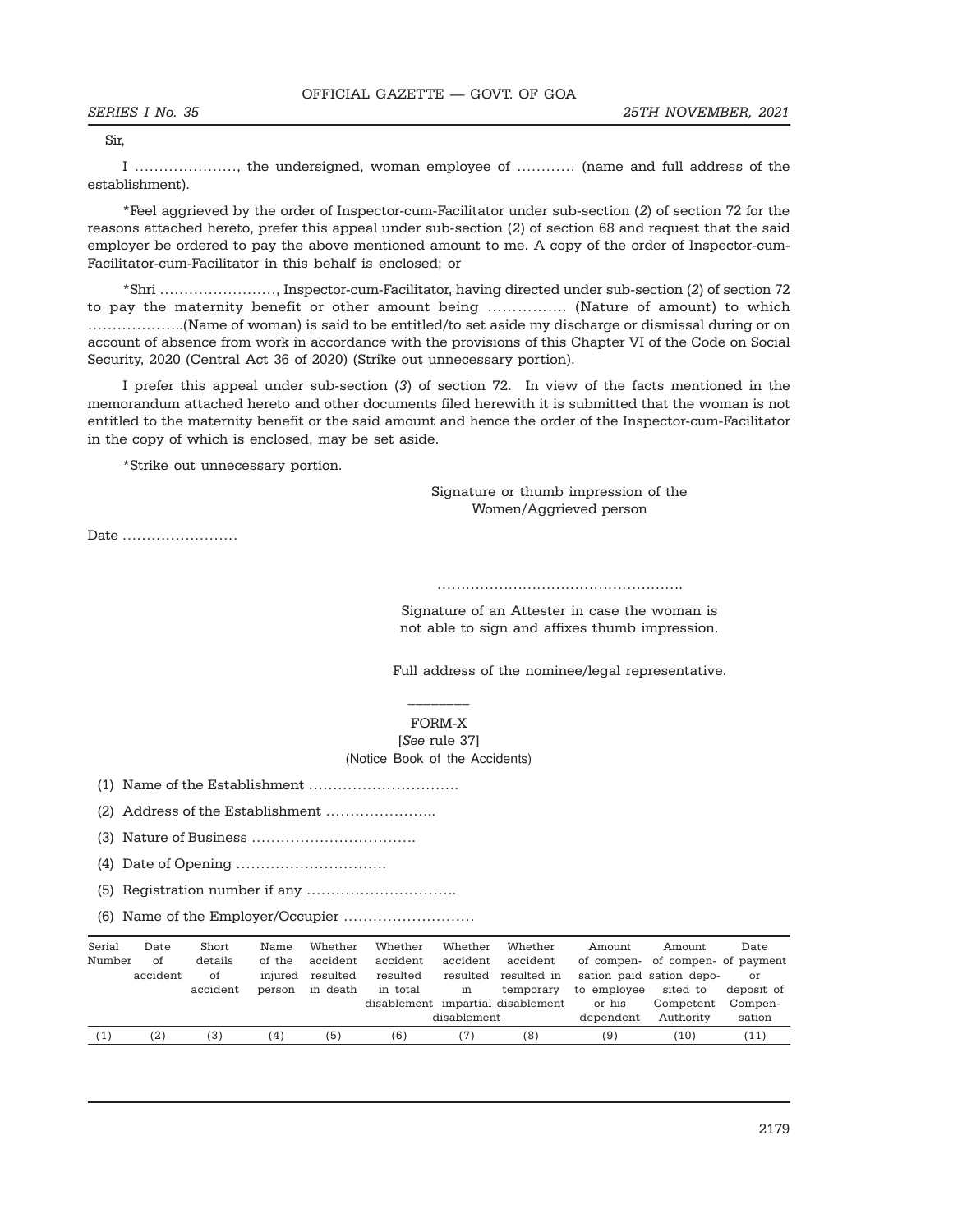### FORM-XI [See rule 39] Statement of Fatal Accidents

To,

Competent Authority, ............................................

#### Sir,

- 1. I have the honor to submit the following statement of an accident which occurred in (date), at (here enter details of premises) and which resulted in the death of the employee/employees of whom particulars are given in the statement annexed.
- 2. The circumstances relating to the death of the employee/employees were as under:
	- a. Time of accident.
	- b. Brief history of accident.
	- c. Place where the accident occurred.
	- d. Manner in which deceased was/were employed at the time.
	- e. Cause of the accident.
	- f. Any other relevant information.
- 3. I am responsible for payment of compensation.
- 4. Details of employee.
	- a. Name of the employee …………….
	- b. Full postal address
	- c. Sex …………..
	- d. Age of the employee ………………..
	- e. Wages of the employee ………………
- 5. I am not responsible for payment of compensation (Reason)

(Signature and designation of person making the statement)

Name:

## Address:

## Mobile No.

# \_\_\_\_\_\_\_\_ FORM-XII

### $[See rule 40(1)]$ Memorandum of Agreement

It is hereby submitted that on the ................... day of 20 …... personal injury was caused to …………. residing at ……………………. by accident arising out of and in the course of his employment in ……………….. The said injury has resulted in permanent disablement to the said workman of the following nature, namely:—

………………………………………………………………………………………….

The said employee's monthly wages are estimated at Rs. ……….

The employee is over the age of 15 years/will reach the age of 15 years on ........................... The said employee has, prior to the date of the agreement, received the following payments, namely:—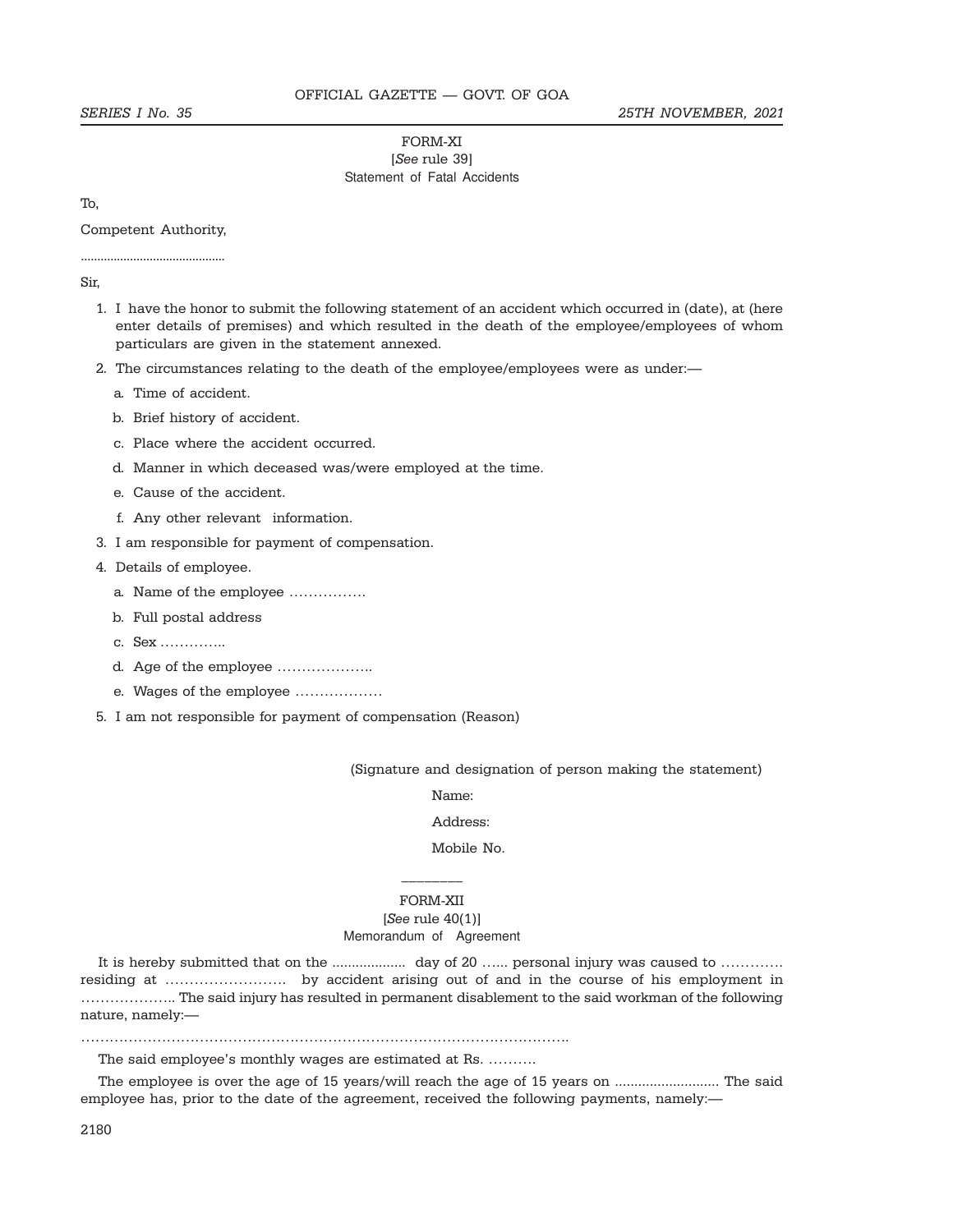It is further submitted that the employer of the said employee has agreed to pay, and the said employee has agreed to accept, the sum of Rs. ........................................................... in full settlement of all and every claim under the Code on Social Security, 2020 in receipt of the disablement stated above and all disablement now manifest. It is therefore requested that this memorandum be duly recorded.

Dated .......................... 20 ..........

Signature of employer …………

Witness …………

Signature or employee ……….

Witness ……….

Note:- Application to register an agreement can be presented under signature of one party, provided that the other party has agreed to the terms. But both signatures should be appended, whenever possible.

Receipt to be filled in when the money has actually been paid.

In accordance with the above agreement, I have this day received the sum of Rs. ..............

Dated ................... 20 ....……. Employee

The money has been paid and this receipt signed in my presence.

Witness………………….

Note:- This form may be varied to suit special cases, e.g. injury by occupational disease, agreement when employee is under legal disability, etc.

 $\overline{\phantom{a}}$ 

# FORM-XIII  $[See rule 40(1)]$

#### Memorandum of Agreement

It is hereby submitted that on the ....................day of 20……. personal injury was caused to ....................... residing at ……….. by accident arising out of and in the course of employment in …………….. The said injury has resulted in temporary disablement to the said employee, who is at present in receipt of wages amounting to Rs. ……………. per month/no wages. The said employee's monthly wages prior to the accident are estimated at Rs............... The employee is subject to a legal disability by reason of ………………………………………………………………………….

It is further submitted that ………………….. the employer of the employee has agreed to pay, and ………………. on behalf of the said employee has agreed to accept half-monthly payments at the rate of Rs. …………..for the period of the said temporary disablement. This agreement is subject to the condition that the amount of the half-monthly payments may be varied in accordance with provisions of the said Act on account of an alteration in the earnings of the said employee during disablement. It is further stipulated that all rights of commutation under Section —— of the said code are unaffected by this agreement it is therefore requested that this memorandum be duly recorded.

Dated ................ 20....

Signature of employer

Witness

Signature of employee

Witness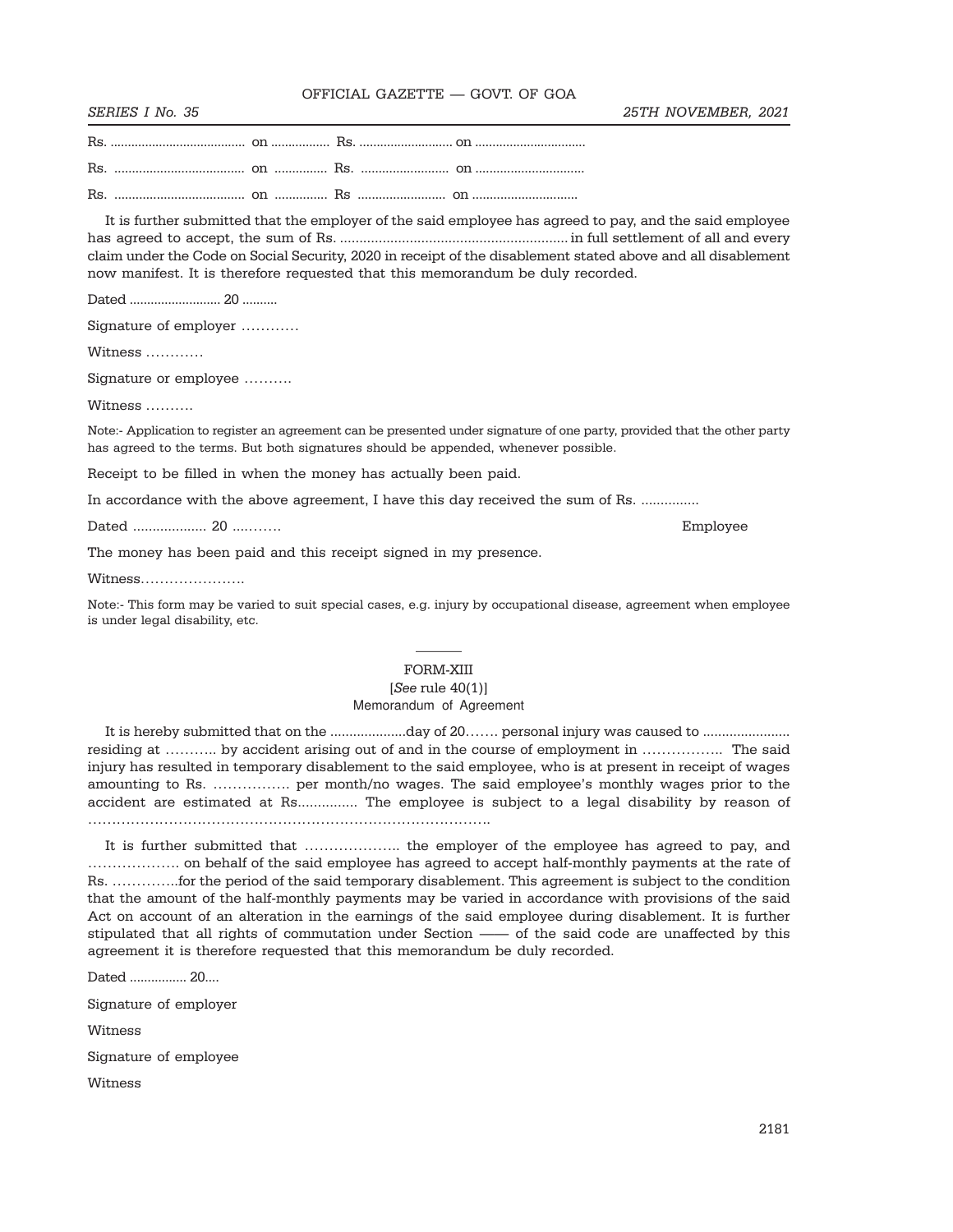# SERIES I No. 35 25TH NOVEMBER, 2021

Note:- An application to register and agreement can be presented under the signature of one party: provided that the other party has agreed to the terms. But both signatures should be appended, whenever possible.

Receipt (to be filled in when the money has actually been paid).

In accordance with the above agreement, I have this day received the sum of Rs.............

Dated .................. 20 Employee

The money has been paid and this receipt signed in my presence. ……………….. Witness Note:- This form may be varied to suit special cases, e.g., injury by occupational disease, etc.

### FORM-XIV

# $[See rule 40(1)]$

## Memorandum of Agreement

It is hereby submitted that on the ................... day of ............ 20 personal injury was caused to ......................... residing at by accident arising out of and in the course of his employment in ................................. The said injury has resulted in death to the said workman.

The said employee's monthly wages are estimated at Rs The employee is over the age of 15 years will reach the age of 15 years on ........................... .

The said employee has, prior to the date of the agreement, received the following payments, namely:—

It is further submitted that the employer of the said employee has agreed to pay, and dependent(s) of the said employee has agreed to accept, the sum of Rs. ………………… in full settlement of all and every claim under the Code on Social Security, 2020 in receipt of death stated above. It is therefore requested that this memorandum be duly recorded.

Dated .......................... 20........ Signature of employer

Witness …………..

Note:- Application to register an agreement can be presented under signature of one party: provided that the other party has agreed to the terms. But both signatures should be appended, whenever possible.

Receipt (to be filled in when the money has actually been paid)

In accordance with the above agreement, I have this day received the sum of Rs...................

Dated ................... 20....

Dependant(s)

The money has been paid and this receipt signed in my presence.

Witness ………….

# \_\_\_\_\_\_\_\_ FORM-XV

#### [See rule 40 clause (2)(a)]

Whereas an agreement to pay compensation is said to have been reached between ................... and whereas has/have applied for registration of the agreement under section 89 of the Code of Social Security, 2020 notice is hereby given that said agreement will be taken into consideration on ……. 20……, and that any objections to the registration of the said agreement should be made on that date. In the absence of valid objections it is my intention to proceed to the registration of the agreement.

Dated ............. 20 .........

Competent Authority

Witness Signature of dependant(s)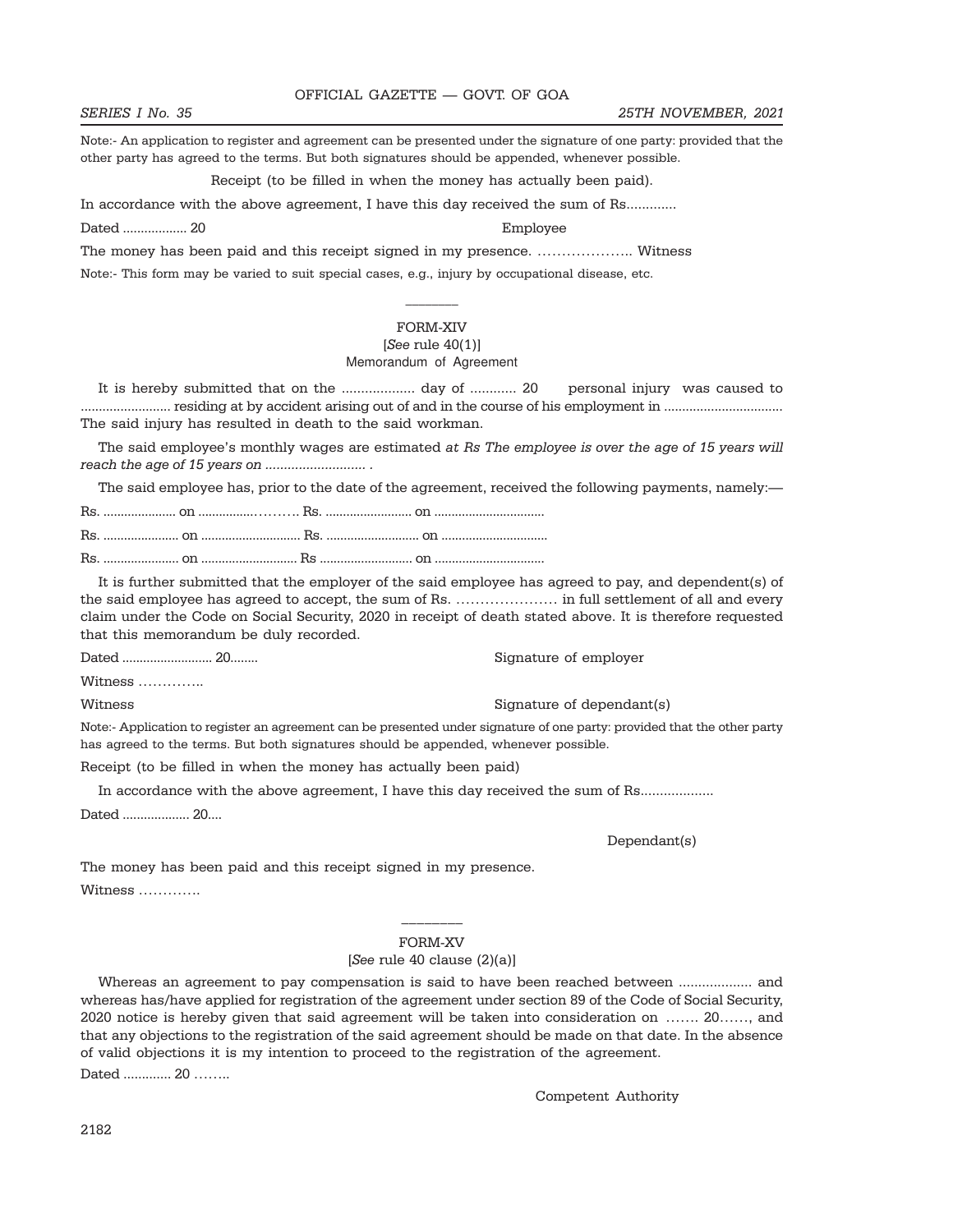#### FORM-XVI

### [See rule 40 clause  $(2)$   $(c)$ ]

Take notice that registration of the agreement to pay compensation is said to have ben reached between you …………………. and ………………………. on the ……………… 20 ……….. has been refused for the following reasons, namely:—

...................................................................................................................................................................................................................... ......................................................................................................................................................................................................................

Dated: …………… 20 ……….

Competent Authority.

FORM-XVII [See rule 40 clause  $3(b)$ ]

 $\frac{1}{2}$  ,  $\frac{1}{2}$  ,  $\frac{1}{2}$  ,  $\frac{1}{2}$  ,  $\frac{1}{2}$ 

Whereas an agreement to pay compensation is said to have been reached between ……………. and ……………. and whereas …………………… has/have applied for registration of the agreement under 89 of the Code on Social Security, 2020 (Central Act 36 of 2020), and whereas it appears to me that the said agreement ought not to be registered for the following reasons, namely:—

………………………………………………………………………………………………….. an opportunity will be afforded to your showing of cause on ……………… 20 ……., why the said agreement should be registered. If no adequate cause is shown on that date registration of the agreement will be refused.

Dated………. 20 ……….. Competent Authority.

FORM-XVIII [See rule 40 clause  $3(d)$ ]

\_\_\_\_\_\_\_\_

Whereas an agreement to pay compensation is said to have been reached between ……………. and ……………. and whereas …………………… has/have applied for registration of the agreement under 89 of the Code on Social Security, 2020 (Central Act 36 of 2020), and whereas it appears to me that the said agreement ought not to be registered for the following reasons, namely:—

………………………………………………………………………………………………….. an opportunity will be afforded to your showing of cause on ……………… 20 ……., why the said agreement should be registered. Any representation which you have to make with regard to the said agreement should be made on that date. If adequate cause is then shown, the agreement may be registered.

Dated………. 20 ……….. Competent Authority.

FORM-XIX [See rule 40 clause (5)] Register for Agreement for the year 20………..

\_\_\_\_\_\_\_\_

| Serial<br>number | Date of<br>agreement | Date of<br>Registration | Employer | Employee | Initial of<br>Competent<br>Authority | Reference to<br>order rectifying<br>the register |
|------------------|----------------------|-------------------------|----------|----------|--------------------------------------|--------------------------------------------------|
|                  | (2)                  | (3)                     | (4)      | (5)      | (6)                                  | $^{\prime}$ 7                                    |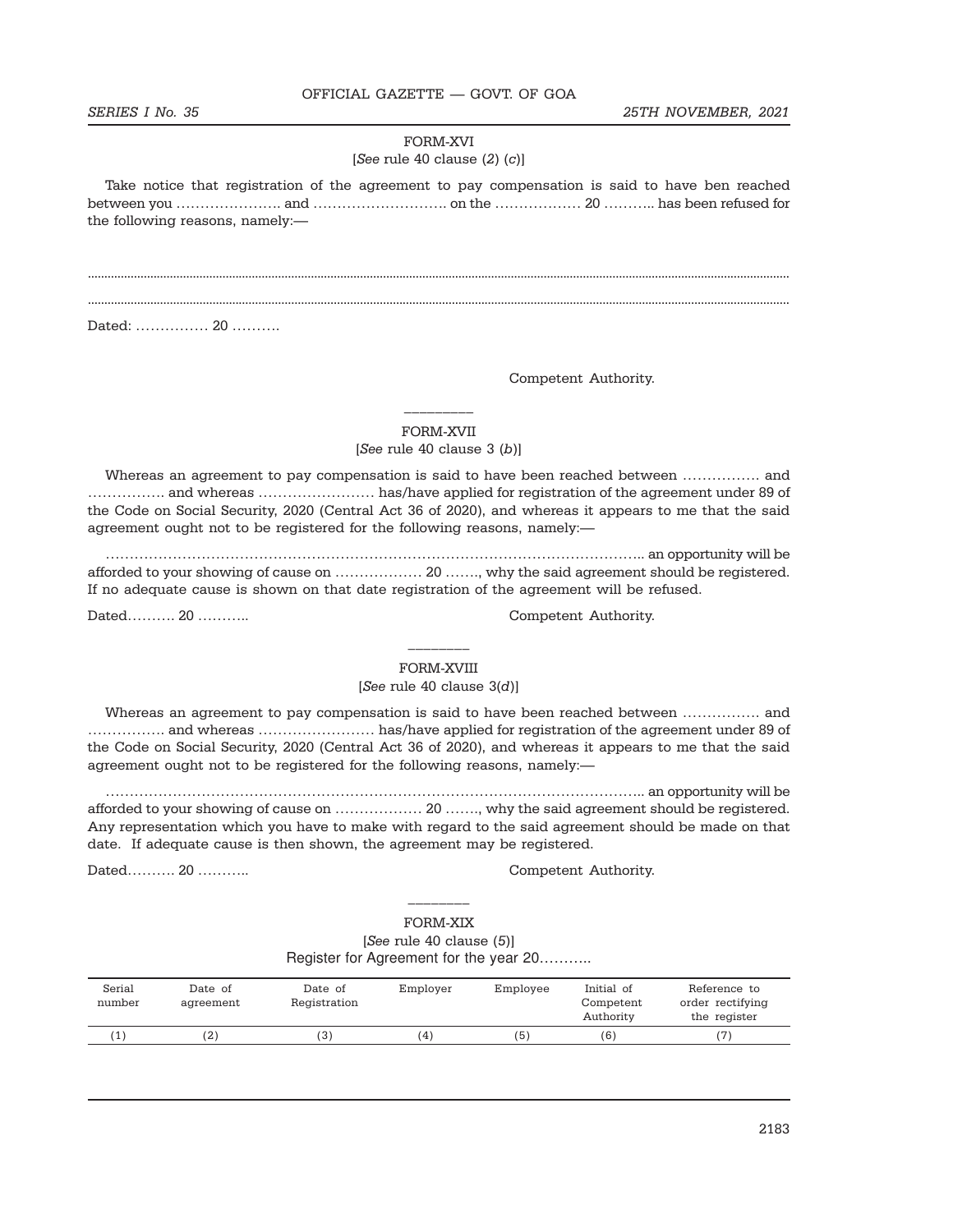#### FORM-XX

#### [See rule 41 clause  $(20)(a)$ ] Notice

Where a claim for compensation has been made by ……….. applicant/employer against ……….. and the said…….. has claimed that you are liable under section 85(2) of the Code on Social Security, 2020 (Central Act 36 of 2020), to indemnify him against any compensation which he may be liable to pay in respect of the aforesaid claim, you are hereby informed that you may appear before me on ………….. and contest the claim for compensation made by the said applicant or the claim for indemnity made by the opposite party. In default of you appearance you will be deemed to admit the validity of any award made against the opposite party and your liability to indemnify the opposite party for any compensation recovered from him.

Dated…………… 20…… Competent Authority

### FORM-XXI [See rule 41 clause  $(20)(c)$ ] Notice

 $\frac{1}{2}$ 

Whereas a claim for compensation has been made by ………….. applicant, against ……….. and the said …………. has claimed that ………….. is liable under section 85(2) of the Code on Social Security, 2020 (Central Act 36 of 2020), to indemnify him against any compensation which he may be liable to pay in respect of the aforesaid claim, and whereas the said …….. on notice served has claimed that you …………. Stand to him in the relation of a contractor form whom the applicant …….. could have recovered compensation. You are hereby informed that you may appear before me on ………….. on contest the claim for compensation made by the said applicant or the claim for indemnity made by the opposite party ……….. In default of your appearance you will be deemed to admit the validity of any award made against the opposite party ………. and your liability to indemnify the opposite party ……. for any compensation recovered from him.

Dated …………. 20………. Competent Authority.

\_\_\_\_\_\_\_\_ FORM-XXII

 $[See rule 46 clause (1) (a)]$ Register of Women Employees

Name of establishment

1. Serial Number.

2. Name of woman and her father's (or, if married, husband's) name.

3. Date of appointment.

4. Nature of work.

5. Dates with month and year in which she is employed, laid off and not employed.

| Month      | No. of days<br>employed | No. of days<br>laid off | No. of days not<br>employed | Remark |
|------------|-------------------------|-------------------------|-----------------------------|--------|
| <b>A</b> A |                         |                         |                             |        |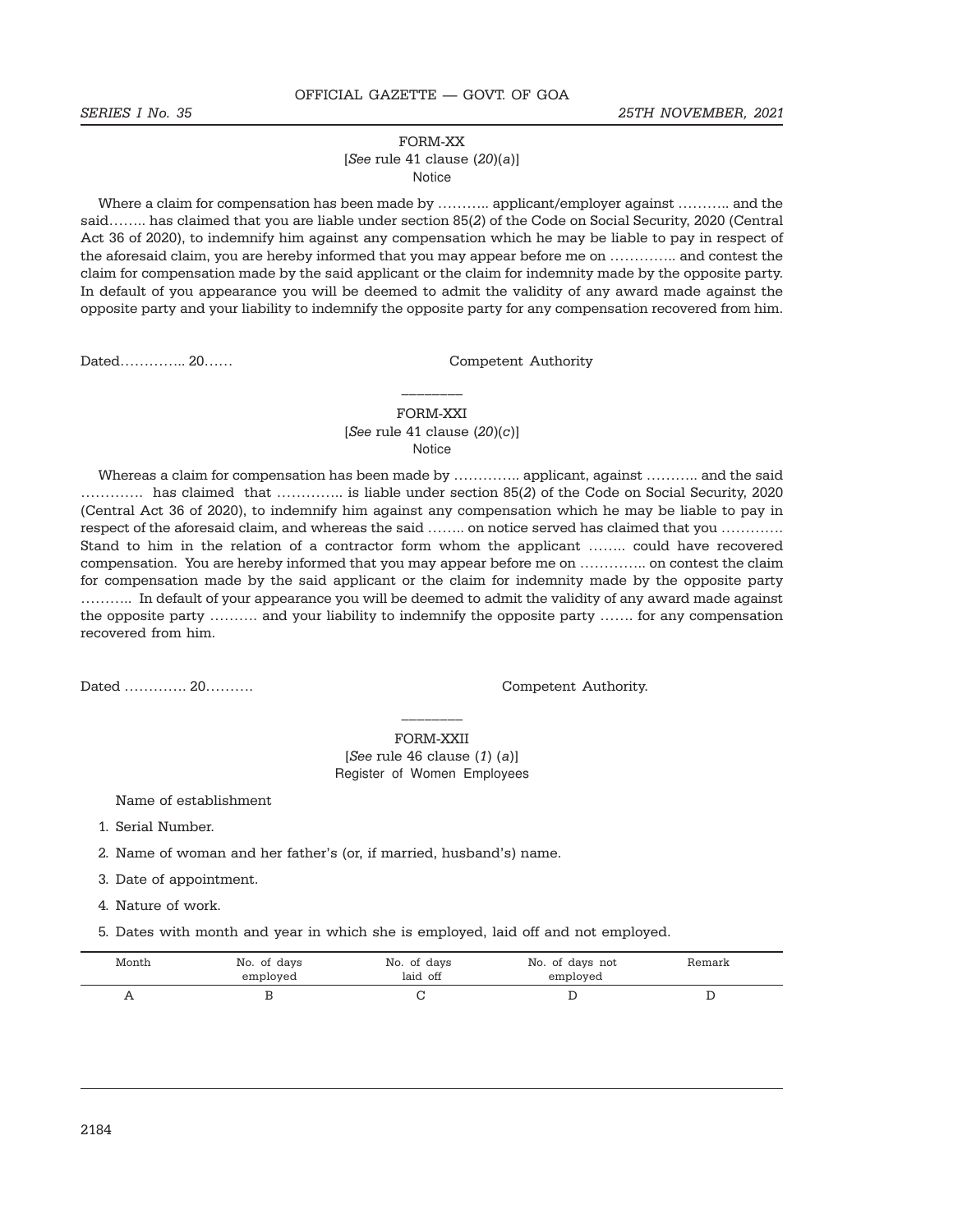- 6. Date on which the woman gives notice under section 62.
- 7. Date of discharge/dismissal, if any.
- 8. Date of production of proof of pregnancy under section 62.
- 9. Date of birth of child.
- 10. Date of production of proof of delivery/miscarriage/medical termination of pregnancy/tubectomy operation/death/adoption of child
- 11. Date of production of proof of illness referred to in section 65.
- 12. Date with the amount of maternity benefit paid in advance of expected delivery.
- 13. Date with the amount of subsequent payment of maternity benefit.
- 14. Date with the amount of bonus, if paid, under section 64.
- 15. Date with the amount of wages paid on account of leave under section 65(1) & 65(3).
- 16. Date with the amount of wages paid on account of leave under section 65(2) and period of leave granted.
- 17. Name of the person nominated by the woman under section 62.
- 18. If the woman dies, the date of her death, the name of the person to whom maternity benefits and/ or other amount was paid, the amount thereof, and the date of payment.
- 19. If the woman dies and the child survives, the name of the person to whom the amount of maternity benefit was paid on behalf of the child and the period for which it was paid.
- 20. Signature of the employer of the establishment authenticating the entries in the register of women employees.
- 21. Remarks column for the use of the Inspector-cum-Facilitator.

# FORM-XXIII [See rule 46 clause (3)(a)] Unified Annual Return

\_\_\_\_\_\_\_\_\_

A. General Part:

| Address of the establishment:                                                              |  |
|--------------------------------------------------------------------------------------------|--|
|                                                                                            |  |
|                                                                                            |  |
|                                                                                            |  |
|                                                                                            |  |
| Address of the employer:                                                                   |  |
|                                                                                            |  |
|                                                                                            |  |
|                                                                                            |  |
| (c) Name of the manager or person responsible for supervision and control of establishment |  |
|                                                                                            |  |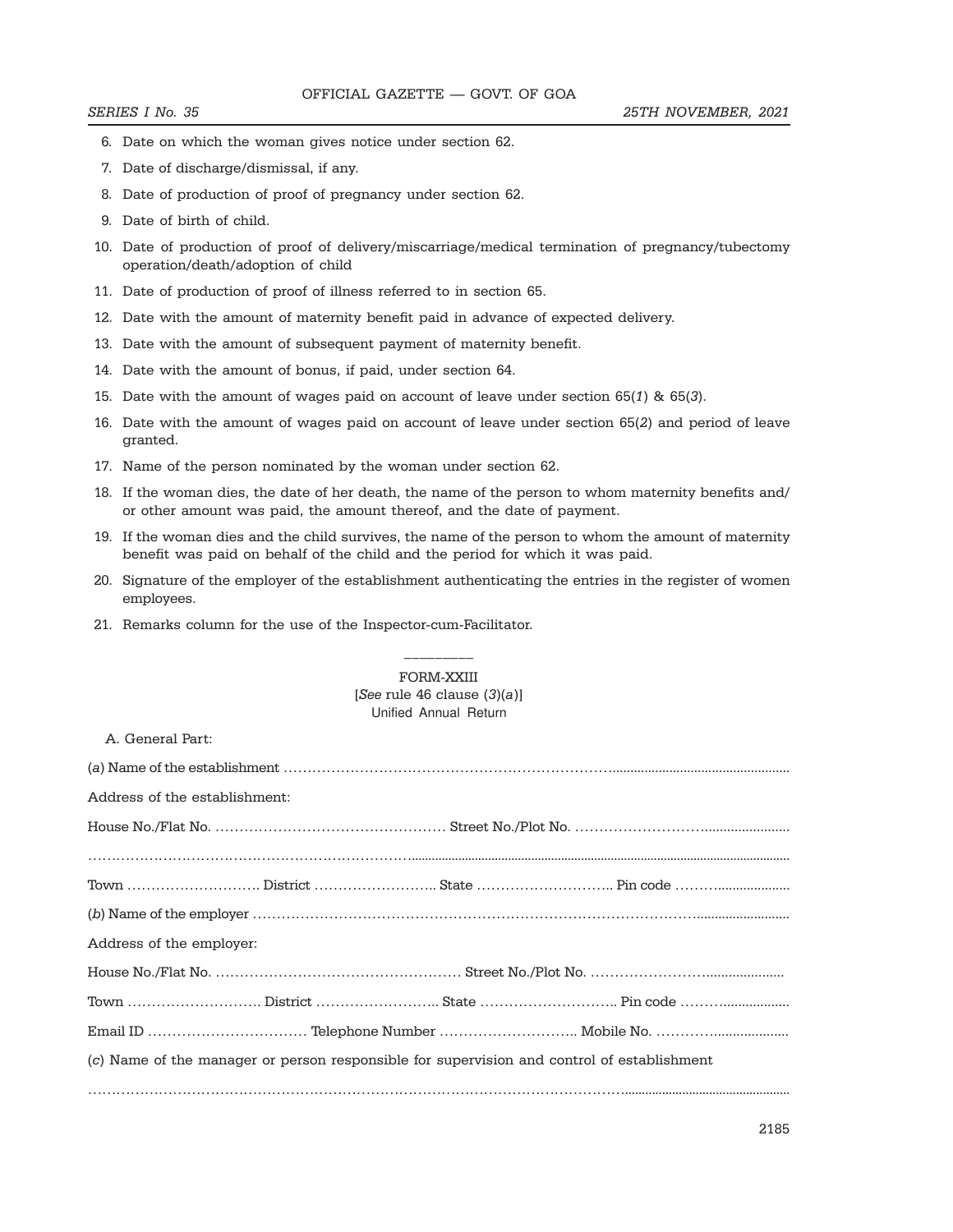Address:

|  | Town ………………………… District ………………………… State …………………………… Pin code ……………………… |
|--|--------------------------------------------------------------------------|
|  |                                                                          |

B. Employer's Registration/Licence number under the Codes mentioned in column (2) of the table below:

| Sr. No. | Name                                                                          | Registration | If yes (Registration No.) |  |  |  |
|---------|-------------------------------------------------------------------------------|--------------|---------------------------|--|--|--|
| (1)     | (2)                                                                           | (3)          | (4)                       |  |  |  |
| 01.     | The Code on Occupational Safety Health<br>and Working Condition Code, 2020    |              |                           |  |  |  |
| 02.     | The Code on Social Security, 2020                                             |              |                           |  |  |  |
| 03.     | Any other law for the time being in force                                     |              |                           |  |  |  |
|         | C. Details of Employer, Contractor and Contract Labour:                       |              |                           |  |  |  |
| 01.     | Name of the employer in the case of a<br>contractor's establishment           |              |                           |  |  |  |
| 02.     | Date of commencement of the establishment                                     |              |                           |  |  |  |
| 03.     | Number of Contractors engaged in the<br>establishment during the year         |              |                           |  |  |  |
| 04.     | Total Number of days during the year on<br>which Contract Labour was employed |              |                           |  |  |  |
| 05.     | Total number of man-days worked by Contract<br>Labour during the year         |              |                           |  |  |  |
| 06.     | Name of the Manager or Agent (in case of mines)                               |              |                           |  |  |  |
| 07.     | Address House No./Flat No.  Street/Plot No. Town District                     |              |                           |  |  |  |
|         | D. Working hours and weekly rest day:                                         |              |                           |  |  |  |
| 01.     | Number of days worked during the year.                                        |              |                           |  |  |  |
| 02.     | Number of mandays worked during the year                                      |              |                           |  |  |  |
| 03.     | Daily hours of work                                                           |              |                           |  |  |  |
| 04.     | Weekly day of rest                                                            |              |                           |  |  |  |

E. Maximum number of persons employed in any day during the year:

| Sr. No. | Males | Females | Adolescents (between the | Children (below 14 | Total |
|---------|-------|---------|--------------------------|--------------------|-------|
|         |       |         | age of 14 to 18 years)   | years of age)      |       |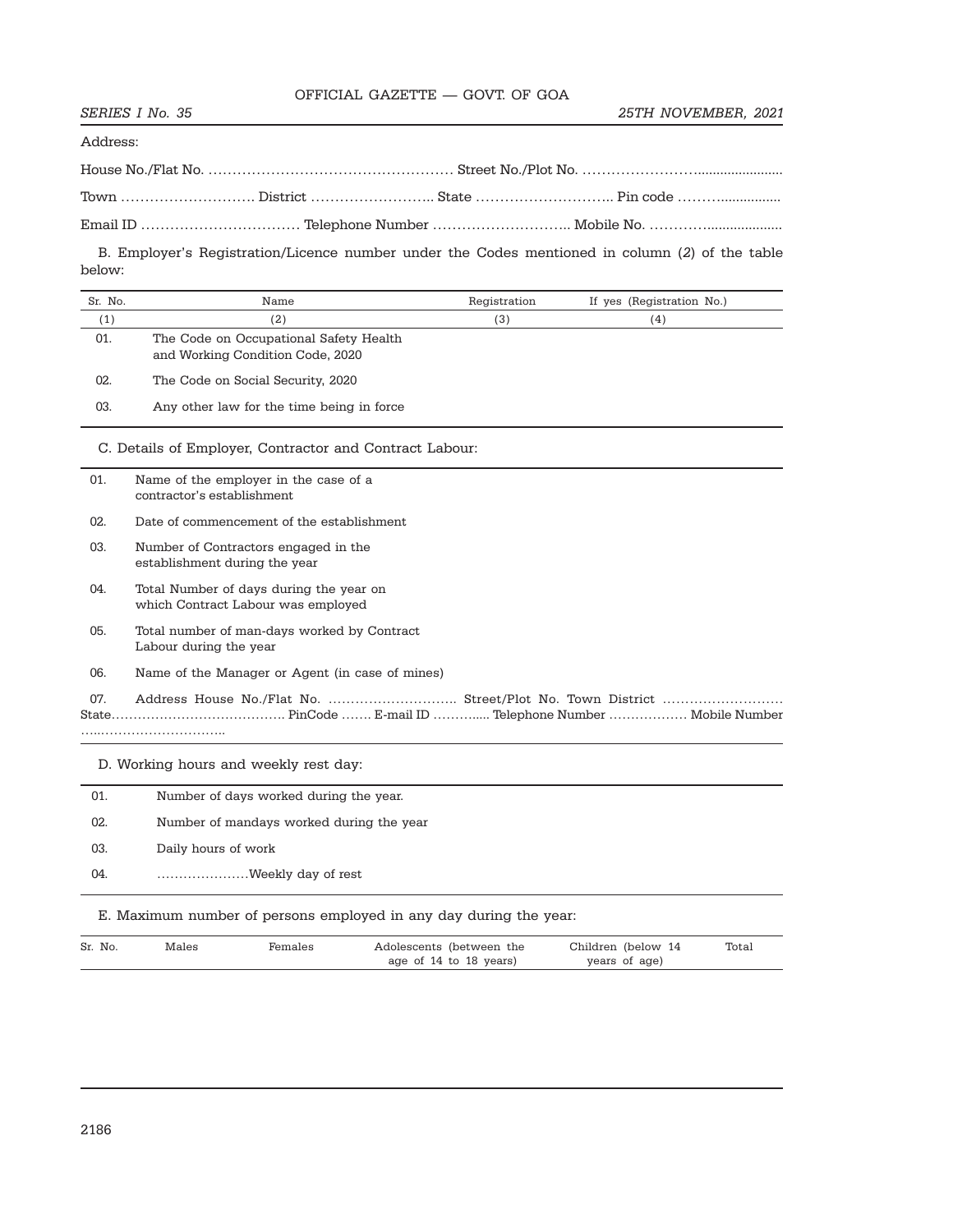# F. Wage rates (Category Wise):

| Category                  | Rates of wages                                                                              | No. of workers |  |                                              |                   |        |        |                                 |            |
|---------------------------|---------------------------------------------------------------------------------------------|----------------|--|----------------------------------------------|-------------------|--------|--------|---------------------------------|------------|
|                           |                                                                                             |                |  | Regular                                      |                   |        |        | Contract                        |            |
|                           |                                                                                             | Male           |  | Female Children                              | Adolescent        | Male   | Female | Children                        | Adolescent |
| Highly                    |                                                                                             |                |  |                                              |                   |        |        |                                 |            |
| Skilled                   |                                                                                             |                |  |                                              |                   |        |        |                                 |            |
| Skilled                   |                                                                                             |                |  |                                              |                   |        |        |                                 |            |
| Semi skilled<br>Unskilled |                                                                                             |                |  |                                              |                   |        |        |                                 |            |
| Clerical                  |                                                                                             |                |  |                                              |                   |        |        |                                 |            |
|                           | G. (a) Details of Payments:                                                                 |                |  |                                              |                   |        |        |                                 |            |
|                           | Gross wages paid                                                                            |                |  | Deductions                                   |                   |        |        | Net wages paid                  |            |
| In cash                   | In kind                                                                                     | Fines          |  | Deductions for<br>damage or loss             |                   | Others |        | In cash                         | In kind    |
| Sr. No.                   | (b) Number of workers who were granted leave with wages during the year:<br>During the year |                |  |                                              | Number of workers |        |        | Granted leave with wages        |            |
|                           | H. Details of various welfare amenities provided under the statutory schemes:               |                |  |                                              |                   |        |        |                                 |            |
| Sr. No.                   |                                                                                             |                |  | Nature of various welfare amenities provided |                   |        |        | Statutory (specify the statute) |            |
|                           | I. Maternity Benefit under the Code on Social Security, 2020 (Central Act 36 of 2020):      |                |  |                                              |                   |        |        |                                 |            |
|                           | (a) Details of establishment, medical and para-medical staff:                               |                |  |                                              |                   |        |        |                                 |            |
| 01.                       | Date of opening of establishment                                                            |                |  |                                              |                   |        |        |                                 |            |
| 02.                       | Date of closing, if closed                                                                  |                |  |                                              |                   |        |        |                                 |            |
| 03.                       | Name of Medical Officer                                                                     |                |  |                                              |                   |        |        |                                 |            |
| 03(i)                     | Qualification of Medical Officer                                                            |                |  |                                              |                   |        |        |                                 |            |

03(ii) Is Medical Officer at (the mines or circus)?

03(iii) If a part time, how often does he/she pay visit to establishment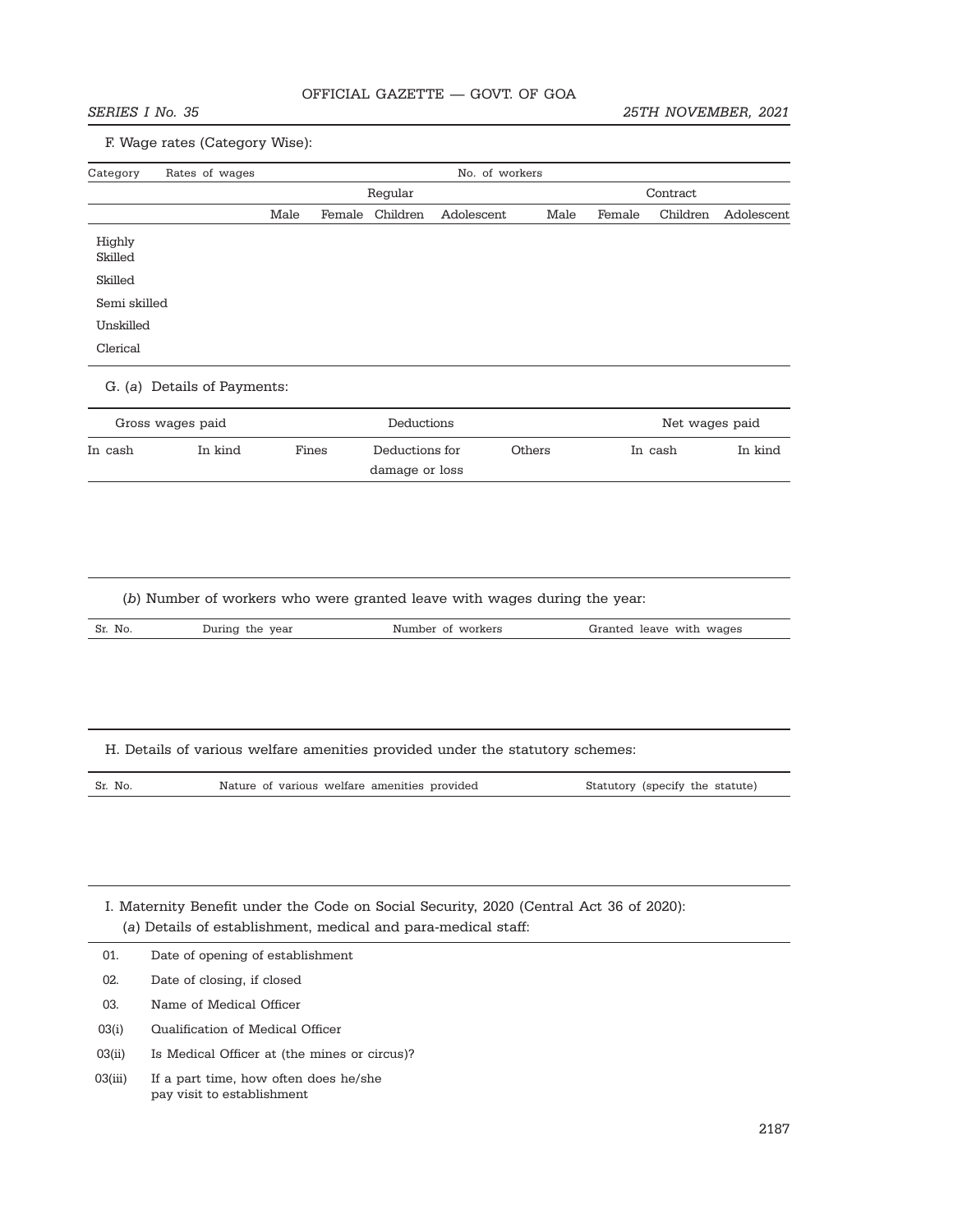- $03(v)$  If so, how many beds are provided?
- 03(vi) Is there a lady Doctor?
- 03(vii) If so, what is her qualification?
- 03(viii) Is there a qualified mid-wife?
- 03(ix) Has any crèche been provided

(b) Leave Granted under the Code on Social Security, 2020 (Central Act 36 of 2020):

| 01. | Total number of female employees in<br>the establishment        |
|-----|-----------------------------------------------------------------|
| 02. | Total number days of leave granted                              |
| 03. | Number of employees granted maternity<br>leave/benefited by ESI |

#### Declaration

It is to certify that the above information is true and correct and also I certify that I have complied with all the provisions of Labour Laws applicable to my establishment.

Dated: Sign. here

Place:

## FORM-XXIV [See rule 47]

\_\_\_\_\_\_\_\_\_

Notice to the Employer who committed an offence for the first time for compounding of offence under subsection (1) of section 138 of the Code on Social Security, 2020 (Central Act 36 of 2020)

Notice No.: ……….. Date: …………………..

On the basis of records and documents produced before me, the undersigned has reasons to believe that you, being the employer of the establishment ……. (Registration No. ………), have committed offence for the violation of provision of the Code or the Schemes or the Rules or the Regulations framed thereunder as per the details given below:

PART I

| 1. | Name of the Person                                                                     |
|----|----------------------------------------------------------------------------------------|
| 2. | Name and Address of the Establishment                                                  |
| 3. | Registration No. of the Establishment                                                  |
| 4. | Particulars of the Offence                                                             |
| 5. | Provisions of the Code/Scheme/Rule/Regulations<br>under which the offence is committed |
| 6. | Compounding amount required to be paid<br>towards composition of the offence           |
| 7. | Name and details                                                                       |
|    |                                                                                        |

2188